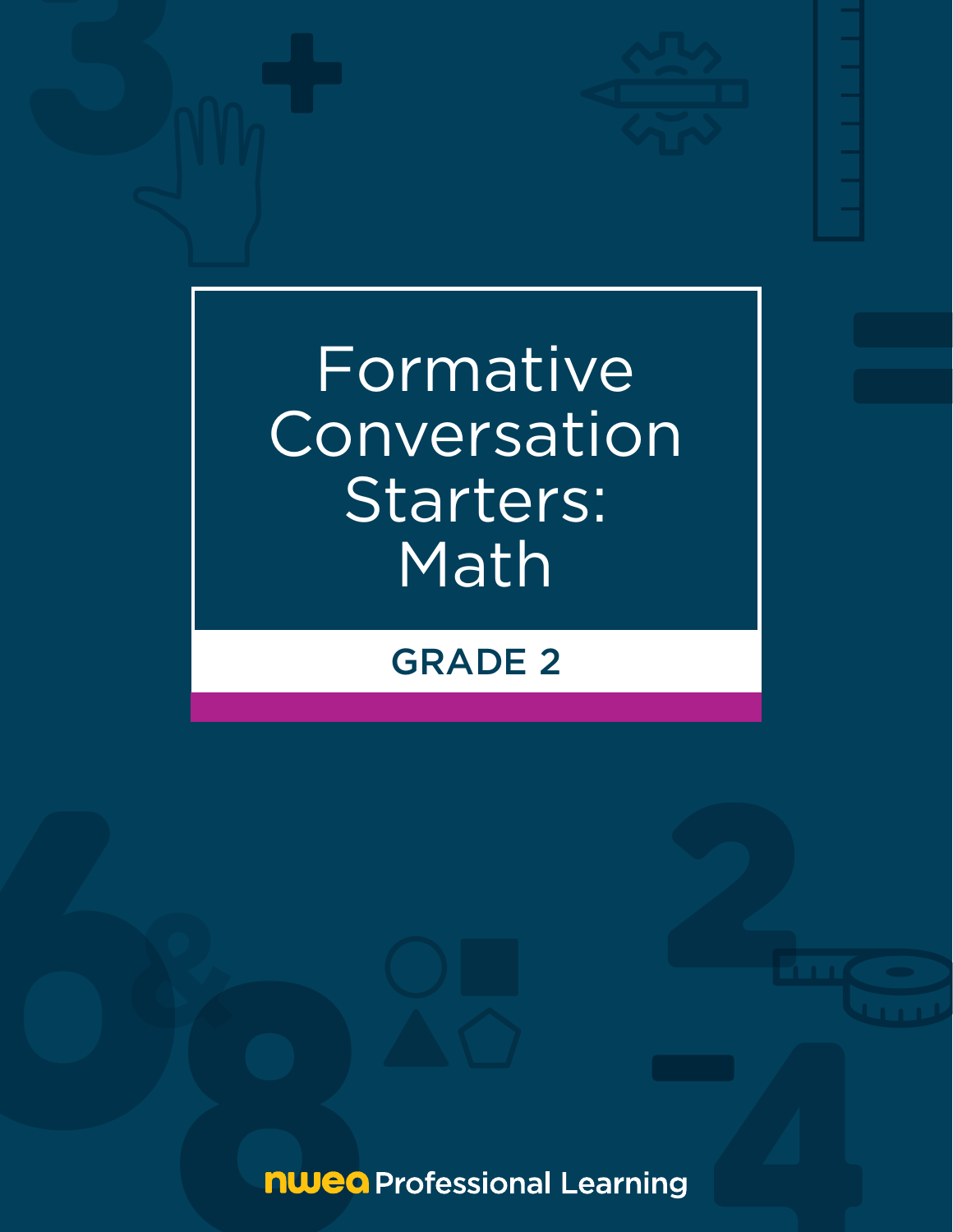

# Table of Contents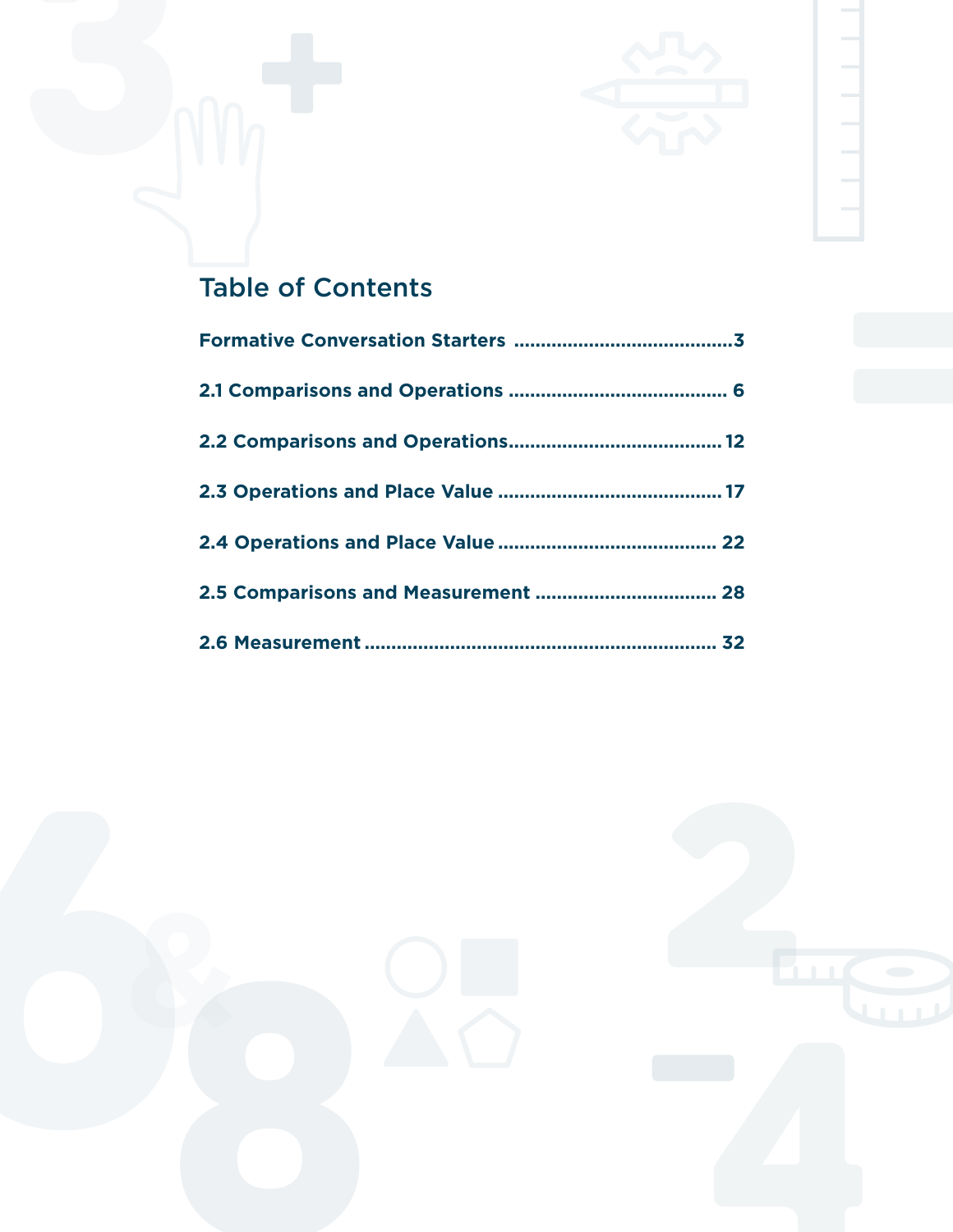# <span id="page-2-0"></span>Formative Conversation Starters

Student understanding is more about growing than it is about getting. As educators, we might speak of some students "getting it" and other students not. This conclusion, though, is not fair to students. A student who may not seem to "get it" does understand *something*, even if that *something* may not yet have grown into a robust web of thinking. To reach students' full knowledge, we can use guided conversations: Formative Conversation Starters.

**Purpose:** The purpose of Formative Conversation Starters is to help teachers reveal student understanding about key ideas in mathematics and to identify their students' ways of thinking.

**Audience:** The intended audience is teachers, who will use these questioning strategies with students.

**Application:** Teachers may wish to use these conversation starters in one-on-one conferences with students or in small groups.

Formative Conversation Starters approach student knowledge by presenting a single standardsbased assessment item and leveraging the item to elicit conversation through clustered questioning. The goal of this activity is not to tell students what to think, but to help teachers better uncover how students are currently thinking about mathematical concepts. The conversations provide opportunities for students to communicate how they are thinking about mathematics.

### Mathematical Ideas (BINSS – Big Ideas to Nurture Standards Sense-making)

As you read through these items, you will notice that we draw attention to a few specific mathematical ideas. These ideas correspond to important ways of thinking that all students should develop and continue to refine. They include:

- **Operations:** Students begin to develop meanings for operations in kindergarten (e.g., addition is putting together). As they progress, the numbers involved—and operational meanings—extend. Students should develop ways of thinking that enable them to connect operation meanings to everyday use of those operations. Operations should never be disconnected from meaning. Division of fractions, for example, is still a form of division and should connect to a meaning of division.
- **Place Value:** Knowledge of place value is essential, and students should develop ways of thinking about place value that enable them to see the relationships between places. For example, they can think of a value in one place as 10 times that same value in the place to the right (*or a bundle of 10*), and they can carry that thinking between any places in any direction. They should be able to use that understanding effortlessly to compose and decompose quantities and to connect place-value understanding to operations.
- **Comparisons:** Comparisons can be either additive or multiplicative, with context guiding which is most appropriate. A multiplicative comparison is relative, describing one quantity in terms of another (e.g., 6 meters is 3 times as large as 2 meters). Additive comparisons are absolute; the comparison is based on some other quantity (e.g., 6 meters is 4 meters more than 2 meters). Students should have ways of thinking that help them determine which comparison to use or how an existing comparison is additive or multiplicative.
- **Measurement:** Geometric measurement is ultimately understood as the result of a multiplicative comparison between common attributes of two measurable quantities, and the result describes how many copies of *a* are contained in *b*. Equivalently, measurement addresses a times-as-large comparison such as "*a* is *n* times as large as *b*." Students thinking about measurement should have a clear understanding of which attribute is being measured and the comparison of two objects with that attribute, where one object's attribute is measured in terms of the other.
- **Fractions:** A fraction is a single number. It is a number just as 1, or 100, or 37,549 are, and it has a location on the number line. Students should be able to think of a fraction as a number and treat it as such. The fraction *a/b* can be thought of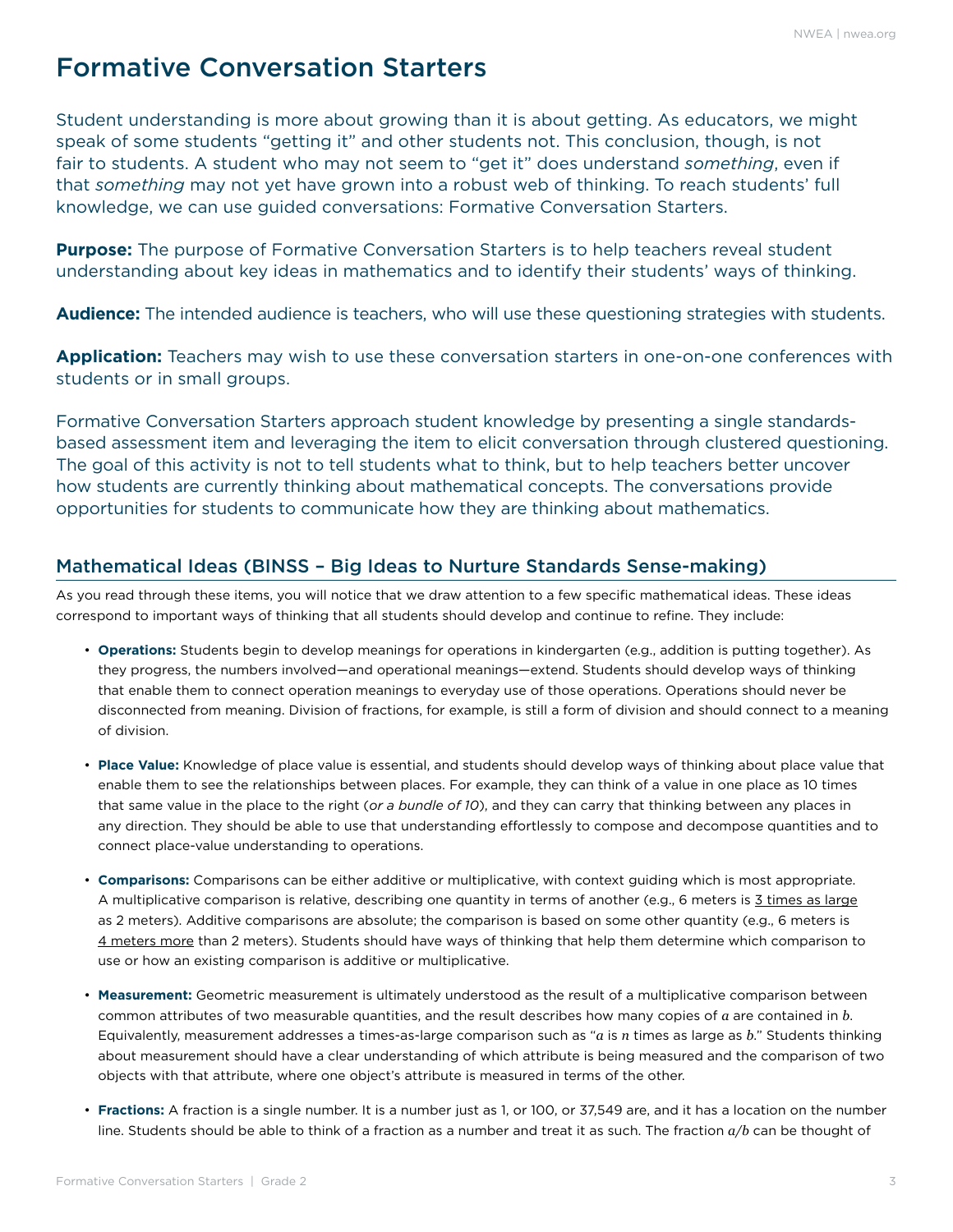as *a* copies of 1/*b*, where 1/*b* is the length of a single part when the interval from 0 to 1 is partitioned into *b* parts. Two fractions are equivalent when they share a location on the number line.

- **Formulas:** Mastery of formulas (and procedures) is not the goal. Formulas are not the mathematics; they should be seen as shortcuts to help accomplish something with the mathematics. Students should have ways of thinking about the formulas that enable them to make sense of the quantities and to determine why quantities are connected with the indicated operations. Students should have mental and mathematical ways to reinvent useful formulas (e.g., *A*=*πr*2 means three-and-a-bit copies of the square with area *r*2).
- **Variables:** Students should have ways of thinking that enable them to distinguish between unknowns that vary and unknowns that represent some fixed value. For example, in the equation 6=3*x*+2, *x* represents some unknown fixed value that makes the equation true. In *y*=3*x*+2, *y* and *x* vary with each other. In *y*=*mx*+*b*, *y* and *x* vary with each other, while *m* and *b* are typically nonvarying constants (parameters) within a problem.
- **Covarying Quantities:** Single quantities can vary, but students also need to consider situations where two quantities vary together. For example, in the equation *y*=3*x*+2, as the quantity *x* varies, the quantity *y* varies. It can be helpful to think about the relationship between covarying quantities in terms of how changes in *x* result in changes in *y* (e.g., as *x* increases by 1, *y* changes by . . .).
- **Proportional Relationships:** Proportional relationships require two covarying quantities. Those quantities must be measurable in some way, and the measures of those quantities scale in tandem. When one quantity changes by a scale factor, the other quantity also changes by the same scale factor. For example, doubling one quantity's value results in a doubling of the other quantity's value. Students should have ways of thinking that allow them to distinguish the two varying quantities in any proportional relationship and to explain how the quantities change by the same scale factor. It is important to note that proportional relationships are not synonymous with proportions. See [this](https://www.nwea.org/resource-library/map-growth-research-guidance/proportional-relationships-decluttered-white-paper-oct20-3) whitepaper for more information.
- **The Equal Sign:** The equal sign works in multiple ways in mathematics, even though the symbol does not change. Students should be able to think about the symbol as being relational (e.g., 2+4=5+1) and as being operational (e.g., the output of a computation), and should be able to determine which role the symbol is playing based on the situation. Keep an eye out for when students may put together equal signs. If this happens, prompting the student with questions about what the equals sign means may help. For example, suppose a student writes: 9 x 8 = 72 = 126 – 72 = 54 (*in this case, the student might be using the equal sign to say "next, I will..."*).

In the Formative Conversation Starters, you will notice that we call out mathematical ideas and the ways of thinking associated with them when it makes sense to do so. We also group discussion prompts to focus the conversations. Some groupings target core understandings that underpin the content. Other groupings elicit flexibility of thinking or extend beyond the assessment item being discussed. All of these methods are intended to provide opportunities for the teacher to listen to students and to reflect on how students might be thinking about mathematics in the standards-based assessment item.

The progressive question-and-answer strategy can be used to elicit evidence of students' ways of thinking about a topic or concept, with the purpose of guiding instruction.

#### **How to Conduct a Formative Conversation**

- **1.** The questions for each item were developed to help teachers elicit information about students' ways of thinking about the content in the item and about mathematical ideas. These questions are suggestions, however, and not intended to be used as a script. The conversations teachers have will vary by student. While the questions for an item are laid out in a progression, teachers should vary the order to adapt to students' responses. Teachers should also keep in mind that students' responses may point to ways of thinking that are not addressed by the provided questions. In these cases, teachers should pursue those student understandings with their own line of questioning. There are several actions teachers can take to prepare for formative conversations:
	- **a.** Become very familiar with the task and the questions ahead of time. This ensures that teachers can select the most appropriate next question based on how the students are responding.
	- **b.** Provide students with tools to help them answer the questions. Depending on the task, these tools might include a manipulative, drawing paper, graph paper, or individual whiteboards and markers.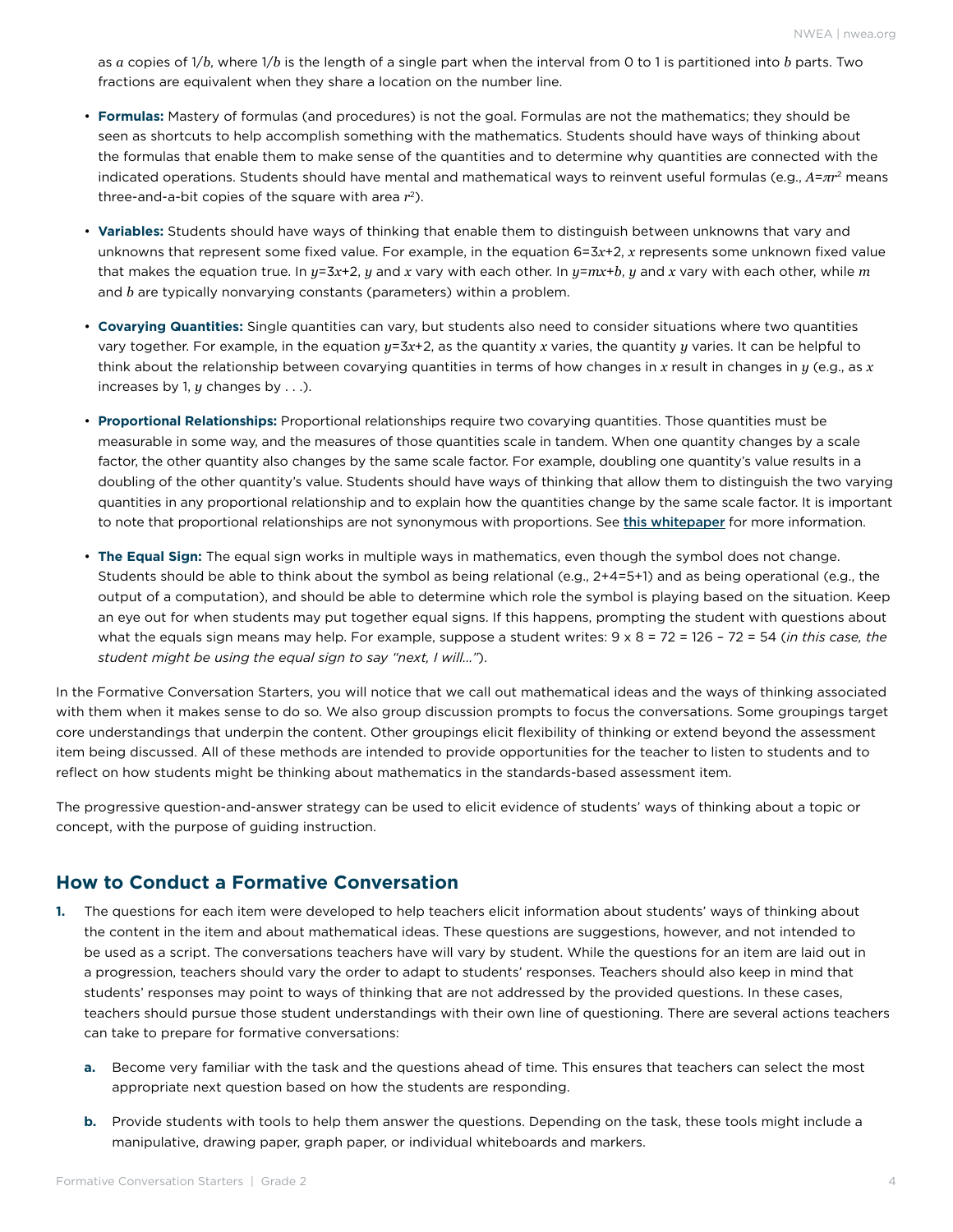- **c.** Have a list of questions to help further probe what students are thinking. Some examples are:
	- **i.** Can you tell me more about that?
	- **ii.** You look like you're really thinking about this. What are you thinking?
	- **iii.** Can you draw me a picture/write an equation?
	- **iv.** How did you get that answer?
	- **v.** Is there another way that you could find that answer?
- **d.** Make a plan to track what students say during the conversation: record the conversation, take notes, or have an observer take notes.
- **2.** Teachers should ask questions without judgment. Student responses should not be labeled as right or wrong, and follow-up questions should be asked regardless of whether students give a correct response. Teachers should avoid commenting on students' responses other than to ask follow-up questions or to clarify what a student has said. Other students, however, should be encouraged to agree or disagree in a small group setting.
- **3.** One of the most important parts of the formative conversation is what comes after the conversation: how will a teacher use the information about student thinking when planning instruction. Consider these suggestions for how to act on a formative conversation:
	- **a.** Identify the different mathematical ideas addressed in the formative conversation. Where did students make connections between the ideas? Where do the connections need to be strengthened?
	- **b.** Identify what students already understand in order to build instruction on that understanding.
	- **c.** Identify areas where students can deepen what they already understand.
	- **d.** Identify ways that students are comfortable with expressing mathematical ideas, and plan how to expand their capabilities. How were students most comfortable expressing or explaining what they understand? Were they more inclined to create a graphical representation of their thinking? Did they prefer to explain verbally? Did they use equations, or did they prefer to use graphs?
- **4.** Some Conversation Starters include extension questions. These questions are provided as a way to elicit thinking beyond the grade-level of the BINSS.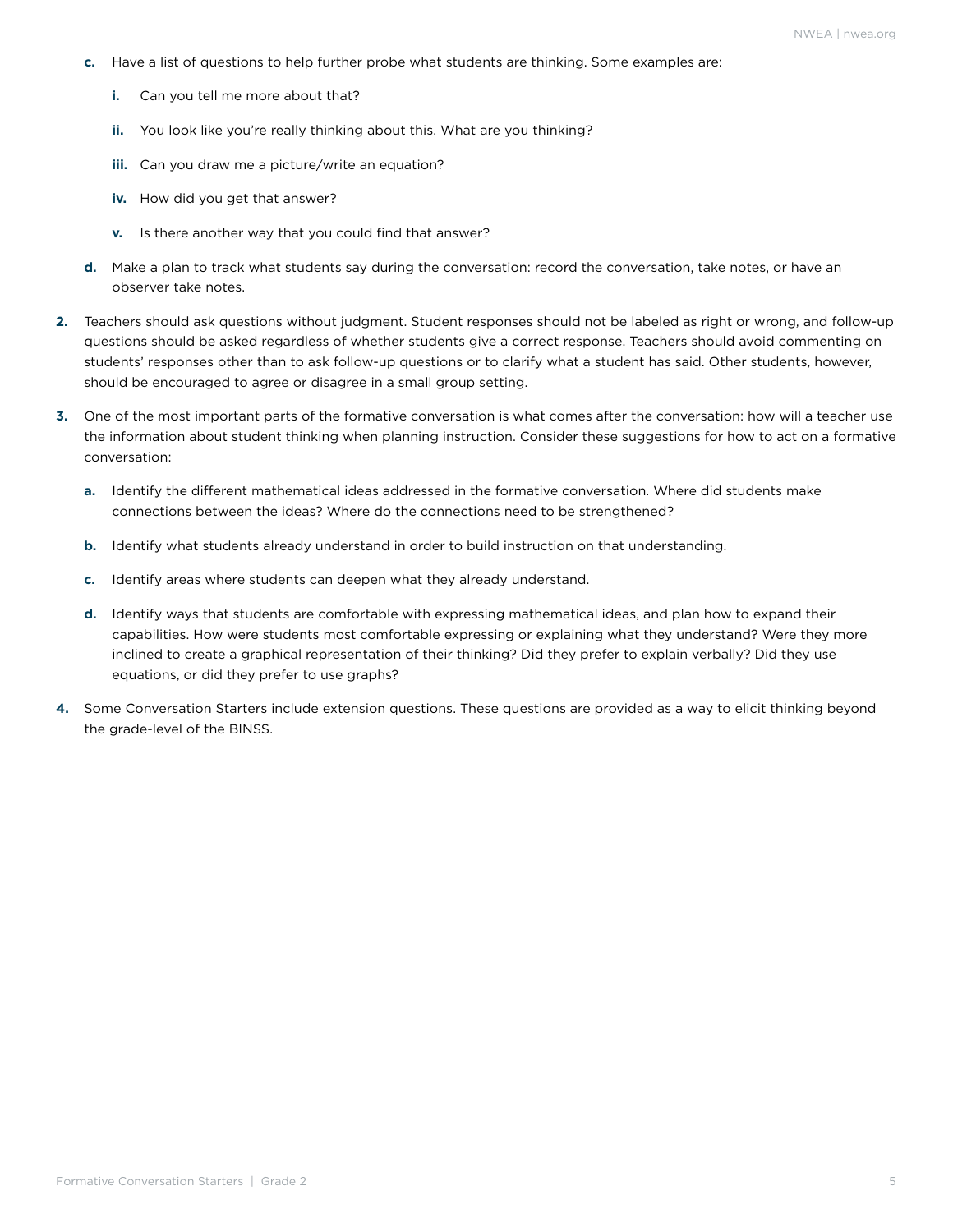# <span id="page-5-0"></span>2.1 Comparisons and Operations

Comparisons can be either additive or multiplicative, with context guiding which is most appropriate. A multiplicative comparison is relative, describing one quantity in terms of another (e.g., 6 meters is 3 times as large as 2 meters). Additive comparisons are absolute; the comparison is based on some other quantity (e.g., 6 meters is  $4$  meters more than 2 meters). Students should have ways of thinking that help them determine which comparison to use or how an existing comparison is additive or multiplicative.

Students begin to develop meanings for operations in kindergarten (e.g., addition is putting together). As they progress, the numbers involved—and operational meanings—extend. Students should develop ways of thinking that enable them to connect operation meanings to everyday use of those operations. Operations should never be disconnected from meaning. Division of fractions, for example, is still a form of division and should connect to a meaning of division.

#### **ITEM ALIGNMENT**

CCSS: 2.OA.A.1 TX: 2.7.C VA: 2.6.C

*This item focuses on understanding the operations of addition and subtraction and extends the work of grade 1, where onestep problems are used. However, it also provides an opportunity to talk about the concept of the "unknown" in all positions as students develop the meaning of addition and subtraction.* 

## THE CONVERSATION STARTER

Use the information to answer the question.

Hannah has 12 fewer stickers than Emma. Hannah has 26 stickers. How many stickers does Emma have?

Which equation can be used to find out how many stickers Emma has?

| $\bigcirc$ A. $12 + \square = 26$ |
|-----------------------------------|
| $\bigcirc$ B. 12 + 26 = $\Box$    |
| ◯ C. $26 - \square = 12$          |
| ◯ D. $26 - 12 = \Box$             |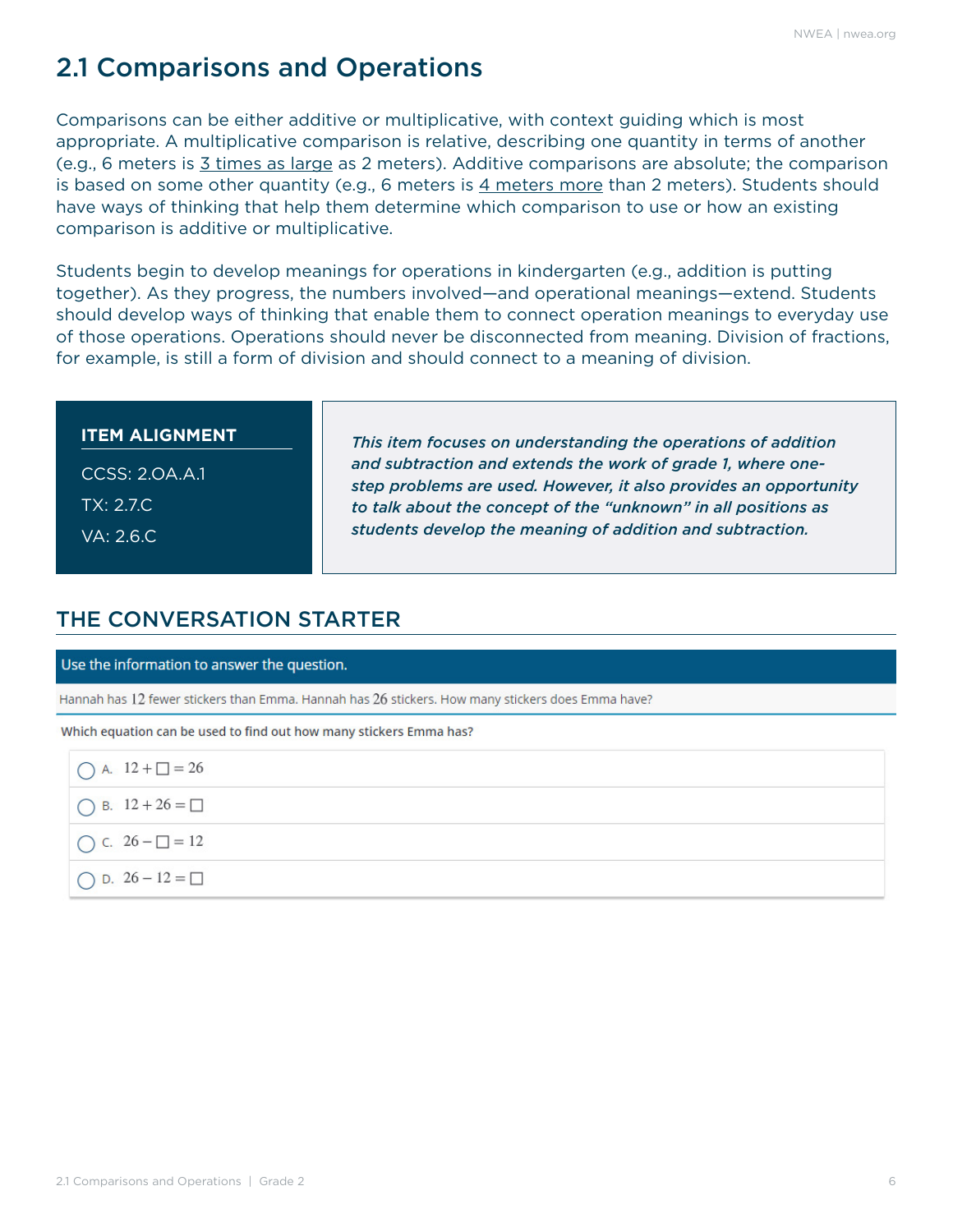### CONVERSATION PATHS (QUESTIONS ONLY)\*

#### **A. Problem Solving: Orientation**

Can you explain in your own words what the question is asking?

• Who has more stickers? How do you know?

Do you have to take time to think about this question? Why do you think that is?

#### **B. Problem Solving: Strategy**

Let's ignore the answer options. How do you want to answer the question?

- Could you answer the question in your head, without writing anything down? If so, how would you start?
- Could you answer the question with a drawing? If so, how would you start?
- Could you answer the question with objects? If so, how would you start?
- Could you answer the question with an equation? If so, how would you start?

#### **C. Content: Operations (Subtraction, Inverse Operations)**

Could you use addition to describe the situation?

• Could you use subtraction to describe the situation?

#### **D. Content: Operations (Subtraction, Meaning, Unknowns)**

If we subtracted 26 − 12, what would that tell us in this situation?

Tell me when you see how this diagram could explain the situation in the question.



• Tell me when you see each of the following equations with unknowns in the diagram.

$$
26 + 12 = \square
$$
  

$$
\square - 12 = 26
$$

$$
26 + \square + \square = \square
$$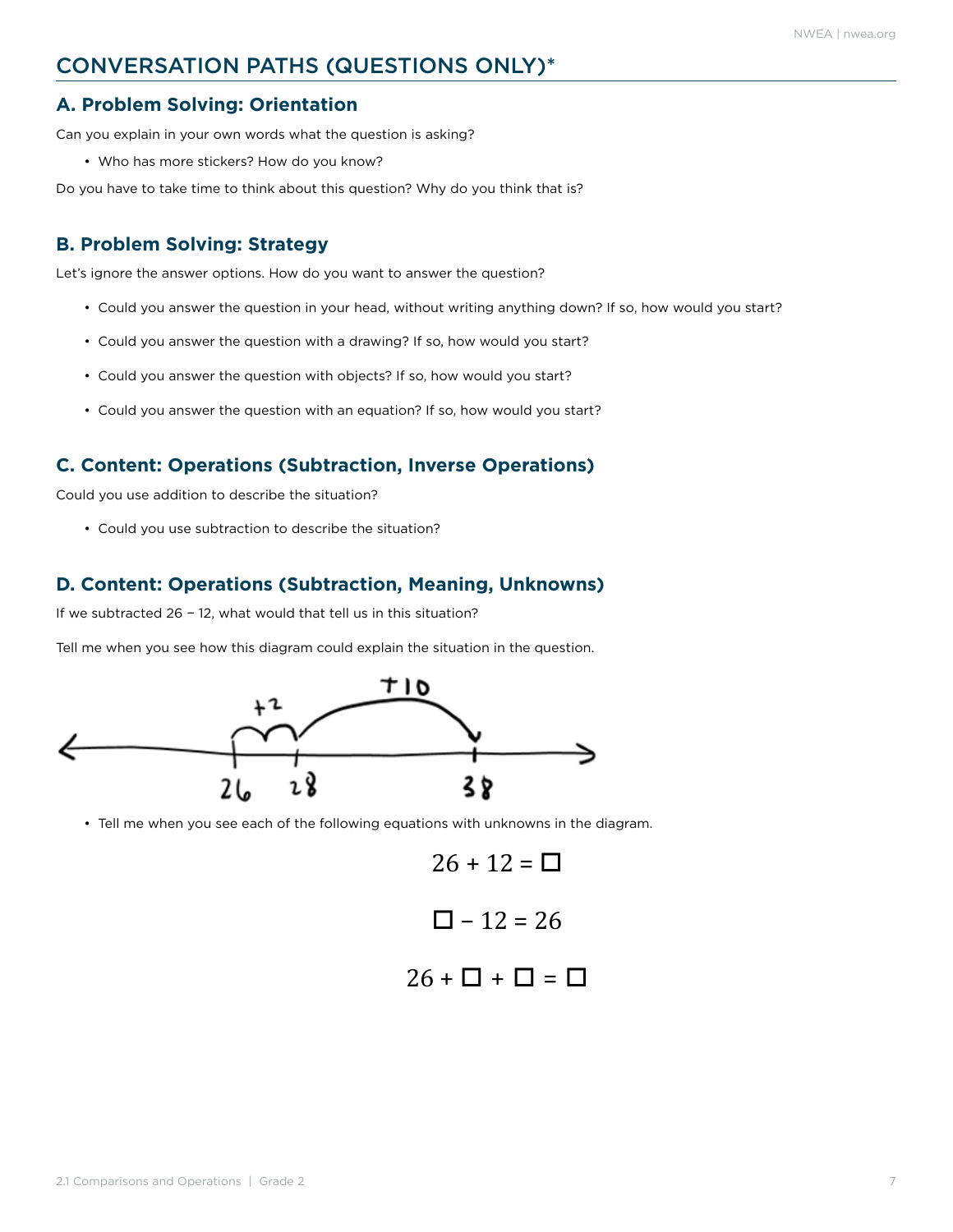### **E. Content: Equality (Unknowns)**

Let's look at some other equations with unknowns.

$$
2 + 9 = \square
$$
  

$$
5 + \square = 8
$$
  

$$
2 + 6 = \square + 3
$$

- What does the box, or unknown, mean in each equation?
- What does the equal sign mean in each equation? Are the three equal signs different in any way?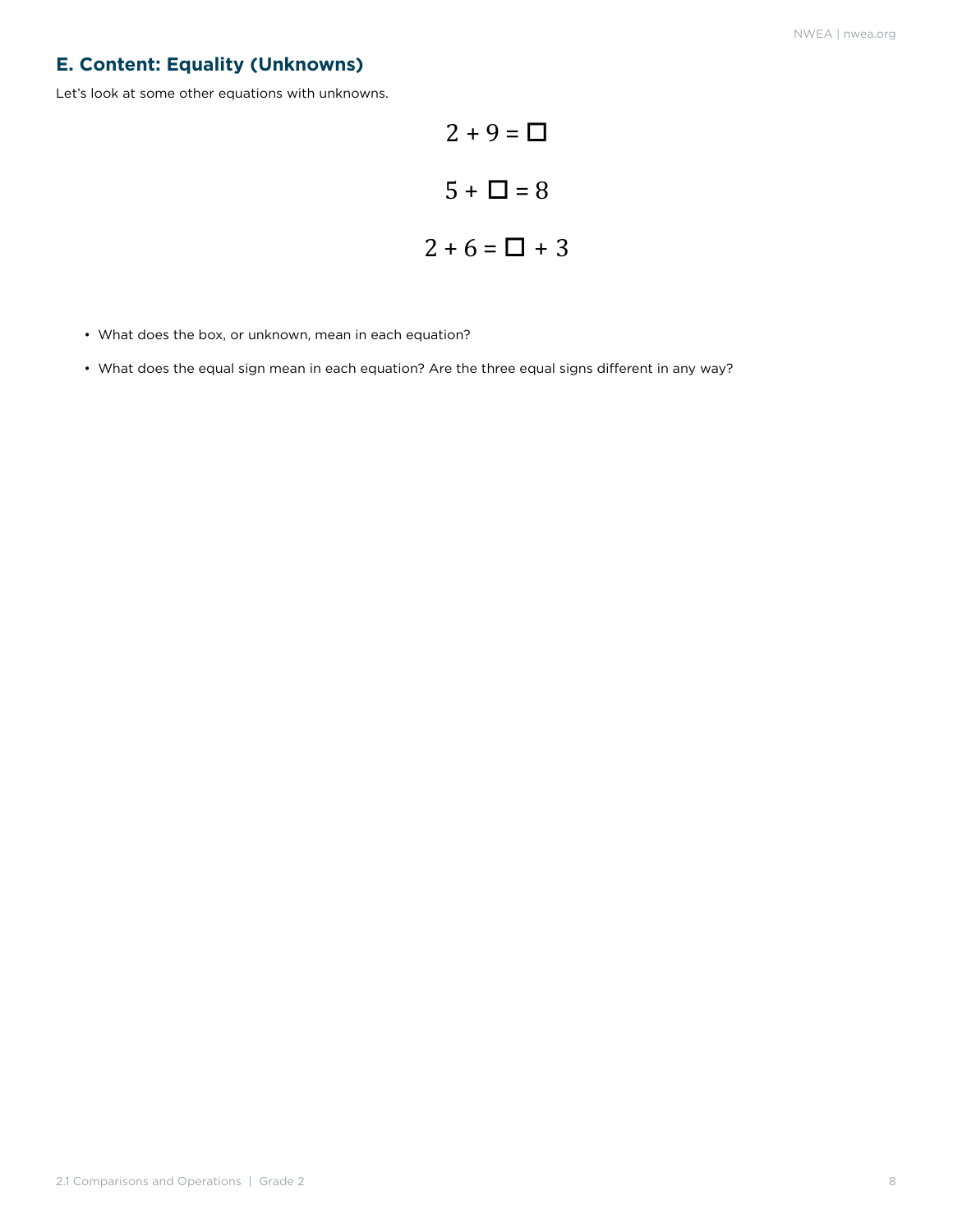### CONVERSATION PATHS (ANNOTATED)\*

#### **A. Problem Solving: Orientation**

Can you explain in your own words what the question is asking?

*It is asking how to set up a math sentence to find how many stickers Emma has.*

• Who has more stickers? How do you know?

*Emma has more because the first sentence says that Hannah has 12 fewer stickers.*

Do you have to take time to think about this question? Why do you think that is?

*Students may respond that they have to figure out what numbers they know, what they are trying to find, and what operation they need to use. The word "fewer" may also be tricky and initially lead students to think about subtracting 12 from 26.*

#### **B. Problem Solving: Strategy**

Let's ignore the answer options. How do you want to answer the question?

*Listen to how students want to approach problems like this. Some may want to think quietly, some may want to draw a picture. Based on how students answer, ask questions to gauge student flexibility with other approaches.*

• Could you answer the question in your head, without writing anything down? If so, how would you start?

*If Hannah has 12 fewer stickers than Emma, and Hannah has 26 stickers, add 26 and 12 to find how many stickers Emma has.*

• Could you answer the question with a drawing? If so, how would you start?

*Draw Hannah's 26 stickers. Then think about how to show that Hannah has 12 fewer stickers than Emma, such as draw 12 more stickers. A number line is another way to draw to help answer the question.*

• Could you answer the question with objects? If so, how would you start?

*Start with 26 objects to represent Hannah's stickers. Then think about how to show that Hannah has 12 fewer stickers than Emma, such as add 12 more objects.*

• Could you answer the question with an equation? If so, how would you start?

*Start with 12 because Hannah has 12 fewer stickers than Emma. Then think about what the 26 means. Since 26 means the number of stickers Hannah has, and Emma has more stickers than Hannah, use addition to find how many stickers Emma has. For example,*  $12 + 26 = \square$ *.* 

#### **C. Content: Operations (Subtraction, Inverse Operations)**

Could you use addition to describe the situation?

*Yes, start with 26 and add 12 to find the unknown. 12 + 26 =*  $\Box$ 

• Could you use subtraction to describe the situation?

*Yes, start with the unknown, Emma's stickers, and then subtract 12, the number of stickers fewer that Hannah has. Set that equal to equal 26, the number of stickers Hannah has.*  $\Box$  - 12 = 26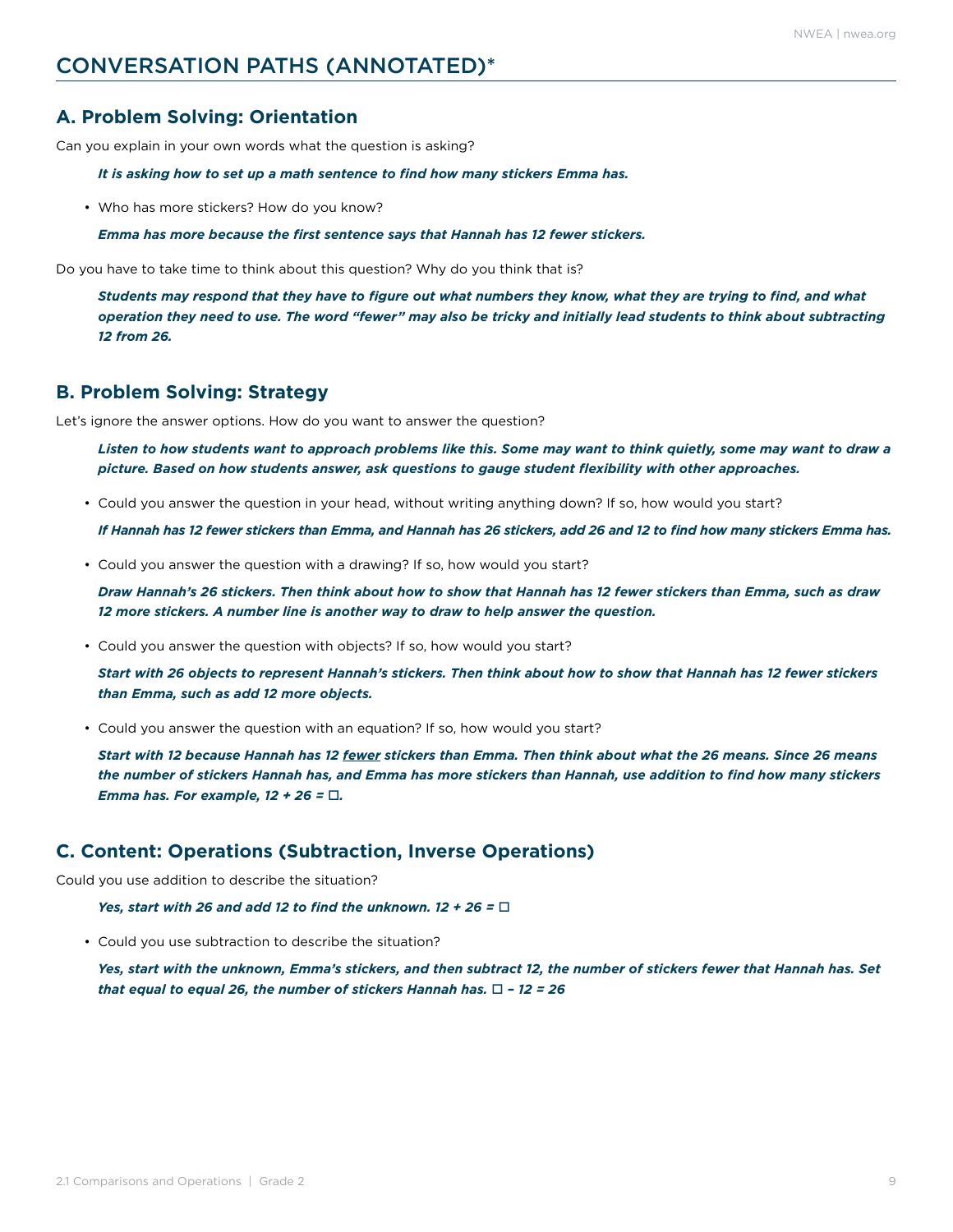#### **D. Content: Operations (Subtraction, Meaning, Unknowns)**

If we subtracted 26 – 12, what would that tell us in this situation?

*It would tell us how many stickers someone with 12 stickers less than Hannah has. That person wouldn't be Emma because Emma has 12 more stickers than Hannah.*

Tell me when you see how this diagram could explain the situation in the question.



*In Grade 2, the open number line can be a tool/strategy for thinking about such problems. In this case, you might add 12 to 26 by first adding 2, then adding 10.* 

• Tell me when you see each of the following equations with unknowns in the diagram.



*In the first equation, we have 12 more than 26, which is 38. In the second equation, we look for a number, that when subtracted from 12 results in 26, which is 38. The third equation allows for the multiple jumps on the number line.*

#### **E. Content: Equality (Unknowns)**

Let's look at some other equations with unknowns.



• What does the box, or unknown, mean in each equation?

*It represents a value we don't know. In the first equation, the box is equal in value to the sum of 2 and 9. In the second equation, the box is the value that when increased by 5, equals 8. In the last equation, the box represents the value that when increased by 3, is equal to 2 + 6.)* 

• What does the equal sign mean in each equation? Are the three equal signs different in any way?

*In each of the equations, the equal sign is a statement that one side is equal in value to the other side. Be sure that students can flexibly interpret the equal sign as relational. A purely operational perspective, such as "the result when you add… ," will lead to difficulty when looking at the third equation, for example.*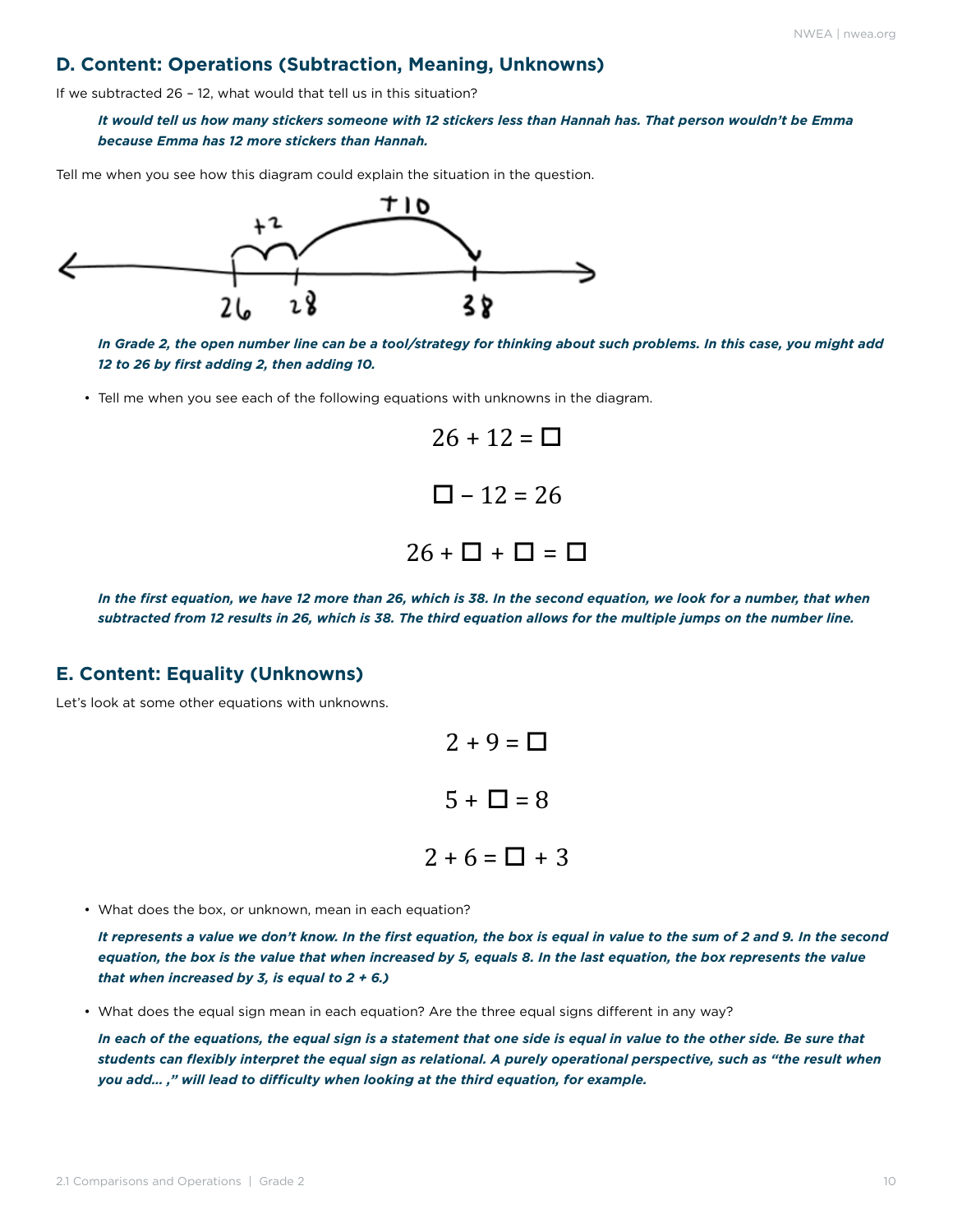### **2.1 Shareables\***

#### Use the information to answer the question.

Hannah has 12 fewer stickers than Emma. Hannah has 26 stickers. How many stickers does Emma have?

Which equation can be used to find out how many stickers Emma has?

| $\bigcirc$ A. $12 + \square = 26$ |  |
|-----------------------------------|--|
| $\bigcirc$ B. 12 + 26 = $\Box$    |  |
| C. $26 - \square = 12$            |  |
| ◯ D. $26 - 12 = \Box$             |  |

**D.**

**E.**

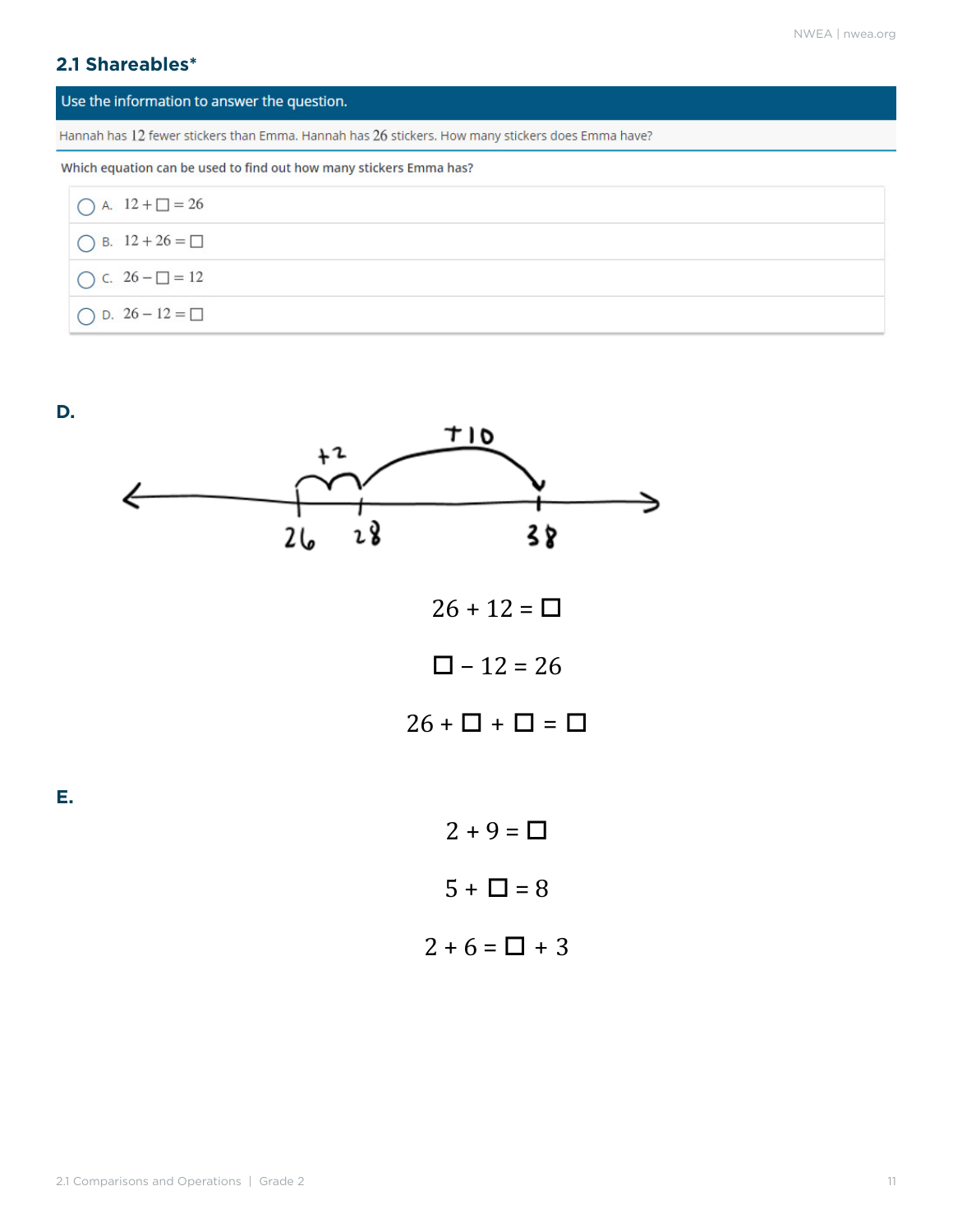# <span id="page-11-0"></span>2.2 Comparisons and Operations

Comparisons can be either additive or multiplicative, with context guiding which is most appropriate. A multiplicative comparison is relative, describing one quantity in terms of another (e.g., 6 meters is 3 times as large as 2 meters). Additive comparisons are absolute; the comparison is based on some other quantity (e.g., 6 meters is 4 meters more than 2 meters). Students should have ways of thinking that help them determine which comparison to use or how an existing comparison is additive or multiplicative.

#### **ITEM ALIGNMENT**

CCSS: 2.OA.A.1

TX: 2.4.C

VA: 2.6.C

*This item focuses on understanding the relationship between quantities in a real-world situation. However, it also provides an opportunity to talk about applying operations to a realworld situation.*

## THE CONVERSATION STARTER

#### Use the information to answer the question.

A baker has 36 cherry pies and some apple pies. In all, there are 53 pies. The baker then bakes more apple pies. There are now 42 apple pies.

How many more apple pies did the baker bake? Enter the answer in the box.



# CONVERSATION PATHS (QUESTIONS ONLY)\*

### **A. Problem Solving: Orientation**

Can you explain in your own words what the question is asking?

• Do you have to take time to think about this question? Why do you think that is?

### **B. Problem Solving: Strategy**

What is the first thing you want to do? Why?

- Could you answer the question in your head, without writing anything down? If so, how would you start?
- Could you answer the question with a drawing? If so, how would you start?
- Could you answer the question with objects? If so, how would you start?
- Could you answer the question with equations? If so, how would you start?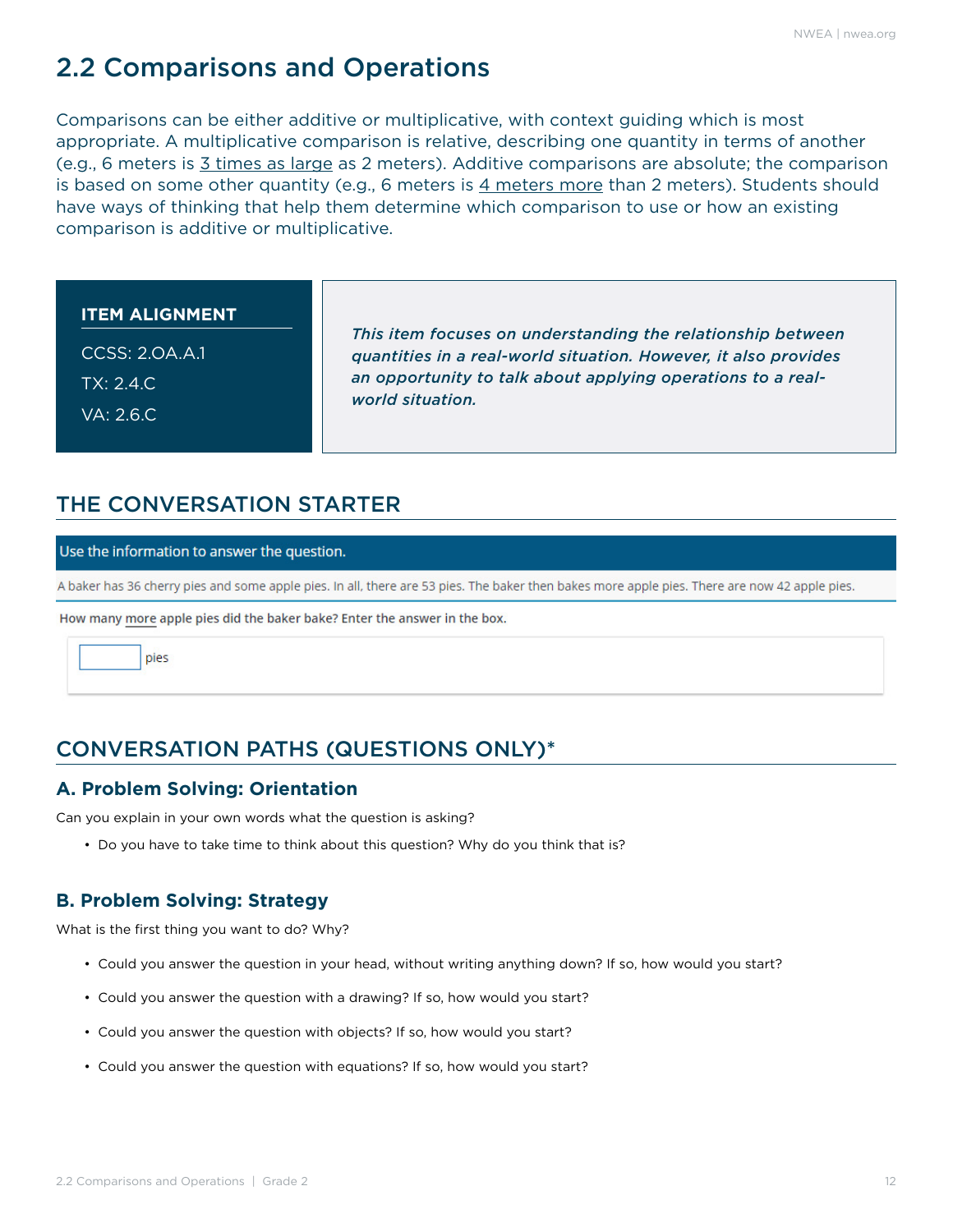#### **C. Content: Operations (Addition, Subtraction, Meaning)**

Let's talk about adding and subtracting.

When is it OK to add two numbers together? When is it not OK?

- Can I add a given quantity of apples to a given quantity of oranges?
- Can I add a given quantity of fish in the ocean to a given quantity of stars in space?

When is it OK to subtract two numbers? When is it not OK?

- Can I subtract a given quantity of apples from a given quantity of oranges?
- Would there ever be a reason to subtract a given number of fish in the ocean from a given number of stars in space?

#### **D. Content: Operations (Addition, Subtraction, Unknowns)**

Let's think back to the original problem: The baker starts with 53 pies, 36 of which are cherry and the rest are apple. Then the baker bakes more apple pies and there are now 42 apple pies. Using that information, what does the box represent in each equation below?

|  | $36 + \Box = 53$ |  |
|--|------------------|--|
|  | $53 - 36 = \Box$ |  |
|  | $42 - 36 = \Box$ |  |
|  | $42 + 36 = \Box$ |  |

#### **E. Content: Equality (Unknowns)**

Let's look at some other equations with unknowns.

$$
3 + 19 = \square
$$
  

$$
\square + 6 = 18
$$
  

$$
2 + 7 = \square + 4
$$

What does the box, or unknown, mean in each equation?

• What does the equal sign mean in each equation? Are the three equal signs different in any way?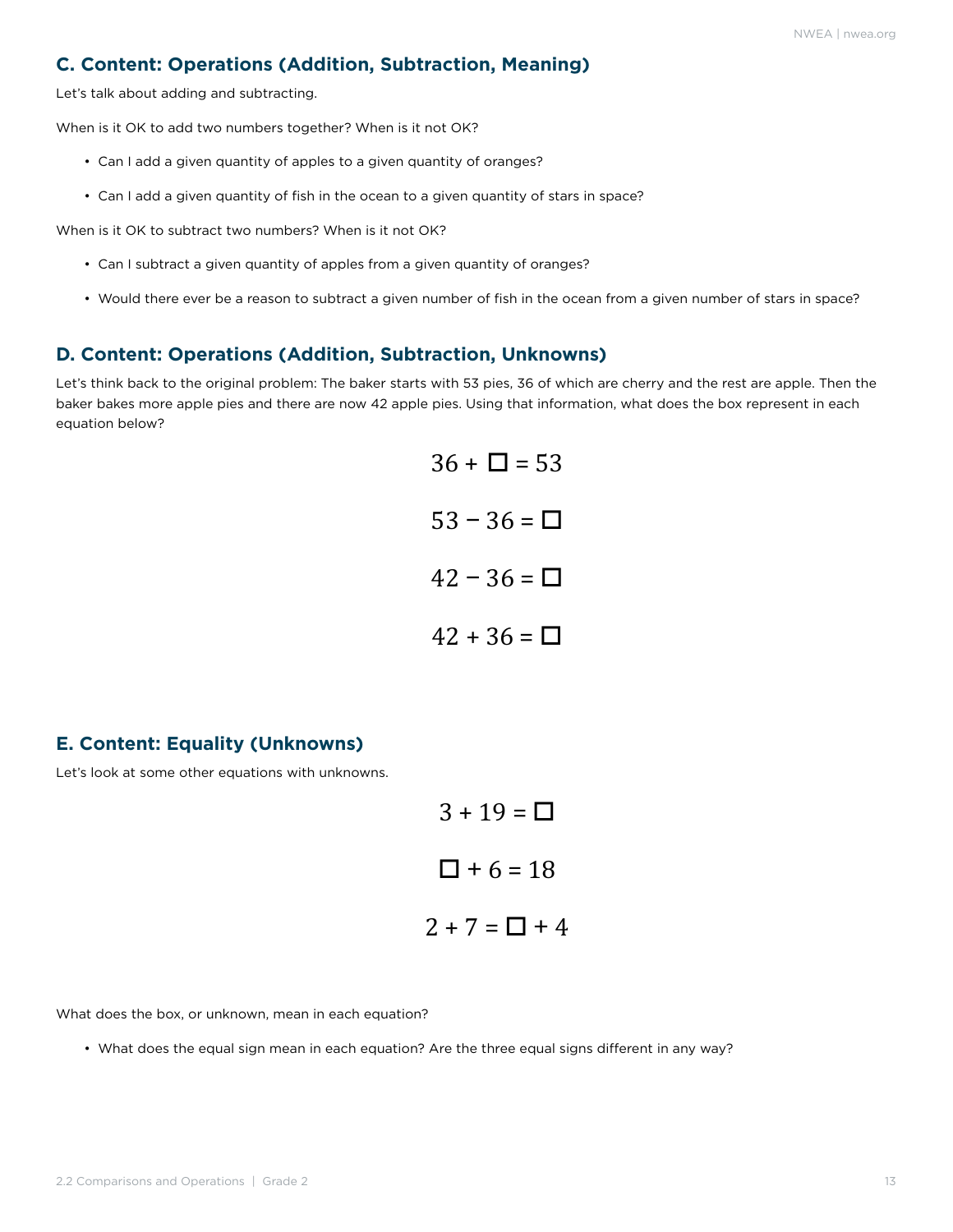#### **A. Problem Solving: Orientation**

Can you explain in your own words what the question is asking?

*The question is about finding the number of apple pies the baker made compared to how many apple pies the baker started with. It asks how many more apple pies were made.*

• Do you have to take time to think about this question? Why do you think that is?

*The question has to be thought about because it is not asking for the total number of pies made, which is given as 53. The question is not asking for the number of cherry pies. That is 36. The question is asking how many more apple pies the baker made, which means we need to find how many apple pies the baker had to start.*

#### **B. Problem Solving: Strategy**

What is the first thing you want to do? Why?

*Find what we know. We know the number of cherry pies, the number of pies the baker started with, and the total number of apple pies after the baker made more. Then we can calculate what we don't know, which is the number of apple pies the baker had to start. This will help us find the number of additional apple pies made.*

• Could you answer the question in your head, without writing anything down? If so, how would you start?

*We could count up from 36 to 53. We could also subtract 36 from 53.*

• Could you answer the question with a drawing? If so, how would you start?

*A number line, from 0–50, could help. Start with a point at 36 and count the jumps from 36 to 53, which is 17. This names the number of apple pies the baker started with.*

• Could you answer the question with objects? If so, how would you start?

*Start with 53 objects and move 36 of them to the side to represent the cherry pies. The remaining objects show the number of apple pies the baker started with.*

• Could you answer the question with equations? If so, how would you start?

*There are many ways to use an equation. One way is to start with the number of cherry pies, 36, and add the unknown for apple pies to equal the total, 53. 36 +*  $\Box$  *= 53* 

#### **C. Content: Operations (Addition, Subtraction, Meaning)**

Let's talk about adding and subtracting.

When is it OK to add two numbers together? When is it not OK?

*It's always ok to add two numbers together if that is what is required in a non-contextual situation. It gets more challenging to make sense of a sum when a context is added.*

• Can I add a given quantity of apples to a given quantity of oranges?

*Yes, this could give the total number of fruits in a bowl, for example.*

• Can I add a given quantity of fish in the ocean to a given quantity of stars in space?

Yes, but it probably wouldn't be very meaningful. This sum could be interpreted as a total number of objects in the *universe for this situation of fish and stars. Realistically, though, it does not make much sense to do so.*

When is it OK to subtract two numbers? When is it not OK?

*It's always OK to subtract two numbers if that is what is required in a non-contextual situation. It gets more challenging to make sense of a difference when a context is added.*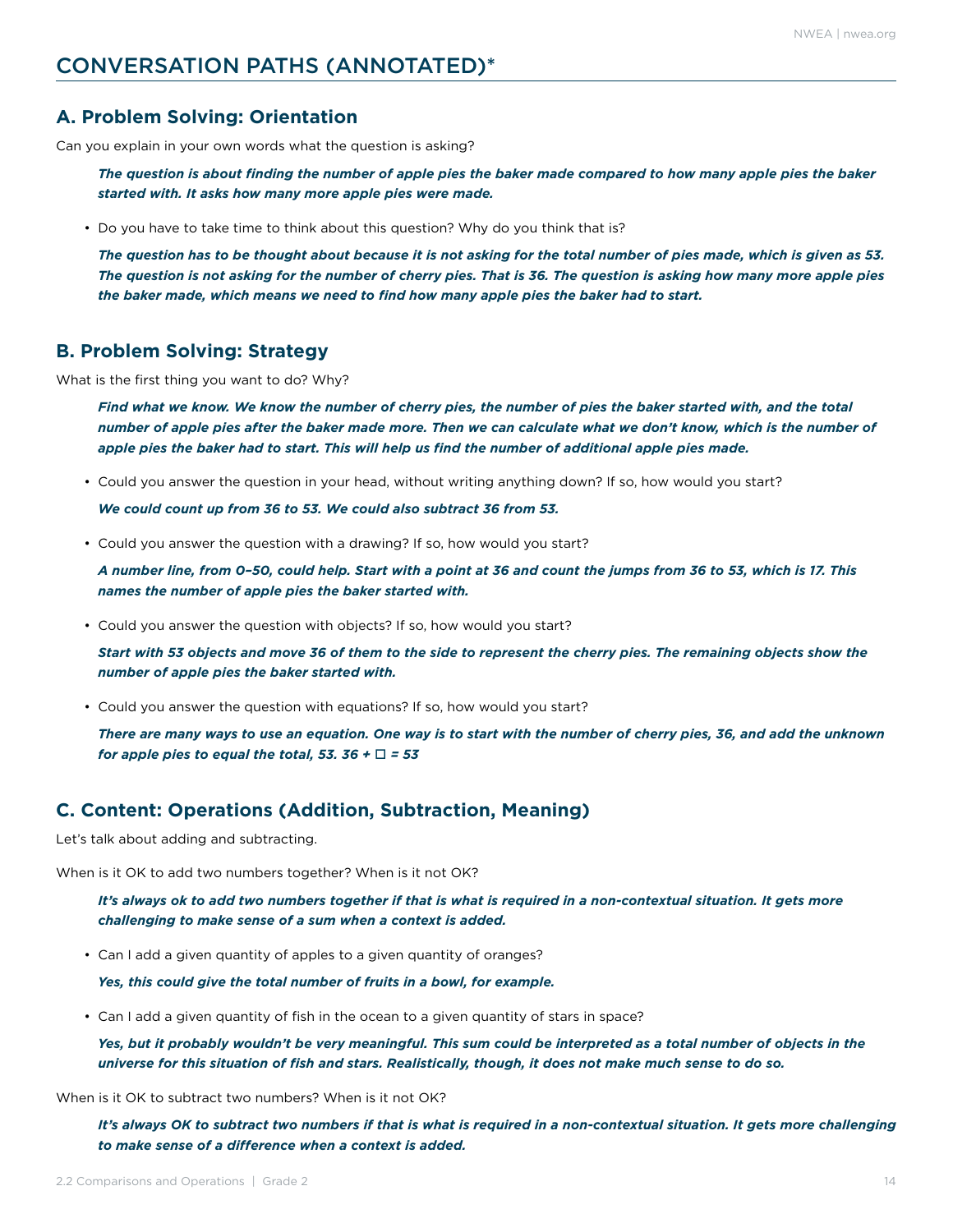• Can I subtract a given quantity of apples from a given quantity of oranges?

*Yes, for example, we could subtract 5 apples -2 oranges to compares the sizes of the fruit collections. In this case, 5 apples minus 2 oranges equals 3 more apples than oranges. However, subtraction as take-away will not make sense in this context.*

• Would there ever be a reason to subtract a given number of fish in the ocean from a given number of stars in space?

*It could tell us how many more stars there are there than fish, but that probably isn't very meaningful.*

#### **D. Content: Operations (Addition, Subtraction, Unknowns)**

Let's think back to the original problem: The baker starts with 53 pies, 36 of which are cherry and the rest are apple. Then the baker bakes more apple pies and there are now 42 apple pies. Using that information, what does the box represent in each equation below?



*In the first two equations, the box represents the number of apple pies the baker started with: 17. In the third equation, the box represents how many more apple pies than cherry pies there are in all. In the fourth equation, the box represents the total number of pies (apple and cherry) after more apple pies are baked.*

#### **E. Content: Equality (Unknowns)**

Let's look at some other equations with unknowns.

 $3 + 19 = \Box$  $\Box$  + 6 = 18  $2 + 7 = \Box + 4$ 

What does the box, or unknown, mean in each equation?

*The box represents a value we do not know. In the first equation, the box is equal in value to the sum of 3 and 19. In the second equation, the box is equal in value to the quantity that when added to 6 equals 18. In the last equation, the unknown represents the value that, when increased by 4, is equal to 2 + 7.*

• What does the equal sign mean in each equation? Are the three equal signs different in any way?

*In each of the equations the equal sign is a statement that one side is equal in value to the other. Be sure, however that students can flexibly interpret the equal sign as relational. An operational perspective, such as "the result when you add…" will make interpreting the third equation challenging, for example.*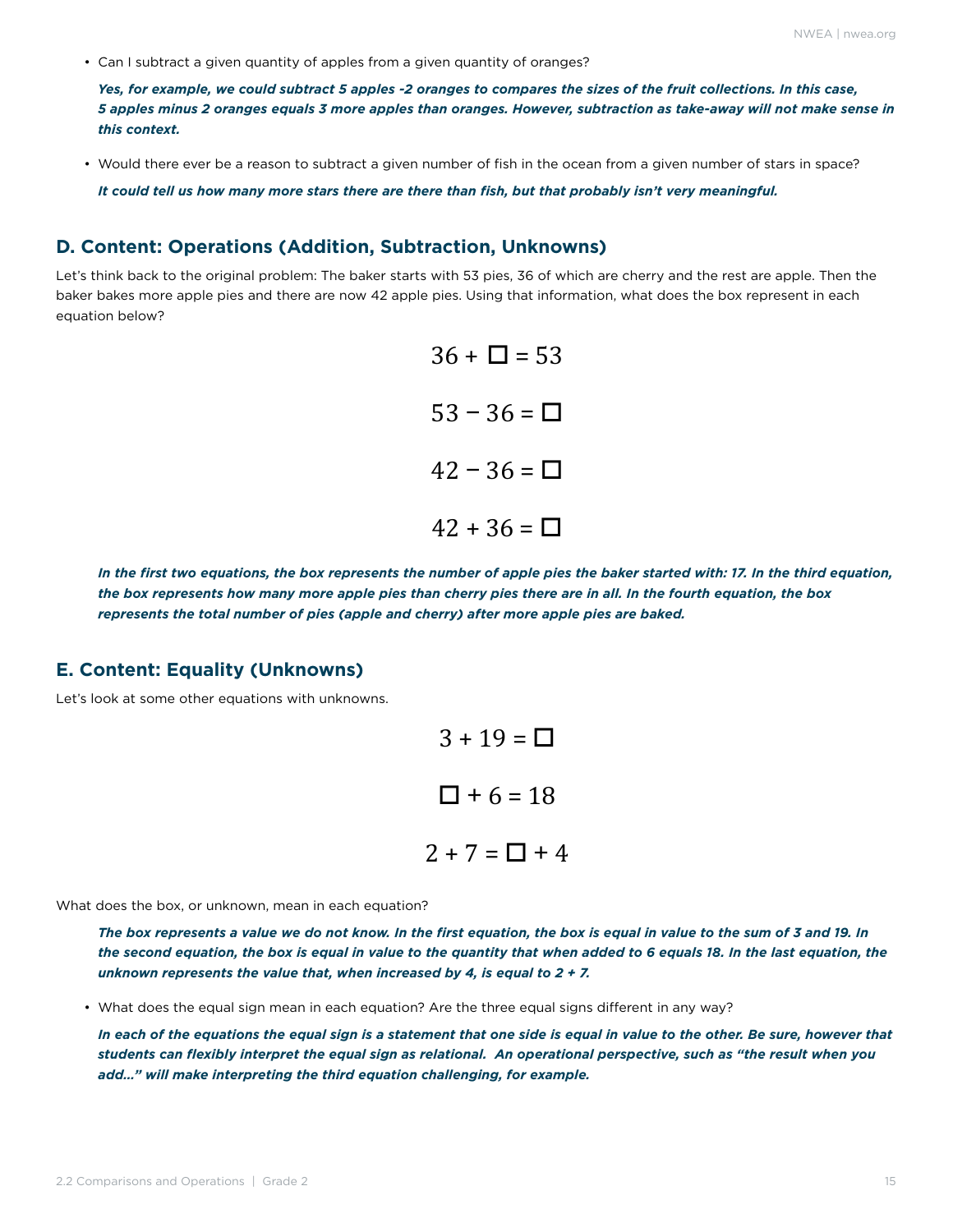### **2.2 Shareables\***

#### Use the information to answer the question.

A baker has 36 cherry pies and some apple pies. In all, there are 53 pies. The baker then bakes more apple pies. There are now 42 apple pies.

How many more apple pies did the baker bake? Enter the answer in the box.

pies

**D.** 

**E.** 

| $36 + \Box = 53$ |
|------------------|
| $53 - 36 = \Box$ |
| $42 - 36 = \Box$ |
| $42 + 36 = \Box$ |
|                  |
| $3 + 19 = \Box$  |

 $\Box$  + 6 = 18

 $2 + 7 = \Box + 4$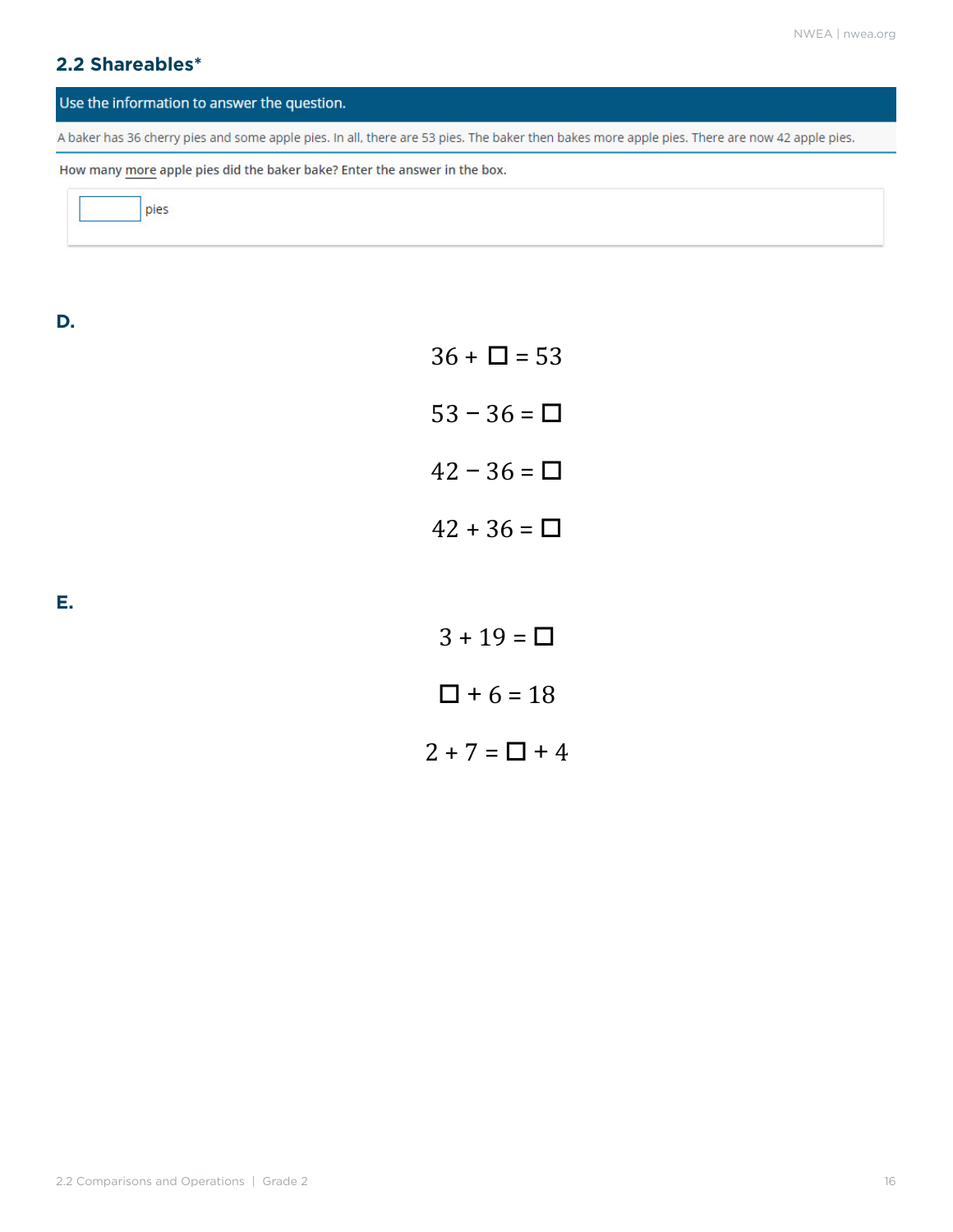# <span id="page-16-0"></span>2.3 Operations and Place Value

Students begin to develop meanings for operations in kindergarten (e.g., addition is putting together). As they progress, the numbers involved—and operational meanings—extend. Students should develop ways of thinking that enable them to connect operation meanings to everyday use of those operations. Operations should never be disconnected from meaning. Division of fractions, for example, is still a form of division and should connect to a meaning of division.

Knowledge of place value is essential, and students should develop ways of thinking about place value that enable them to see the relationships between places. For example, they can think of a value in one place as 10 times that same value in the place to the right (or a bundle of 10), and they can carry that thinking between any places in any direction. They should be able to use that understanding effortlessly to compose and decompose quantities and to connect place-value understanding to operations.

CCSS: 2.NBT.B.6 TX: 2.4.B

*This item focuses on understanding and applying place value concepts to complete operations of addition and subtraction. However, it also provides the opportunity to talk about composing and decomposing numbers using properties, and to apply thinking strategies to solve.*

# THE CONVERSATION STARTER

Add. Move numbers to show the answer.

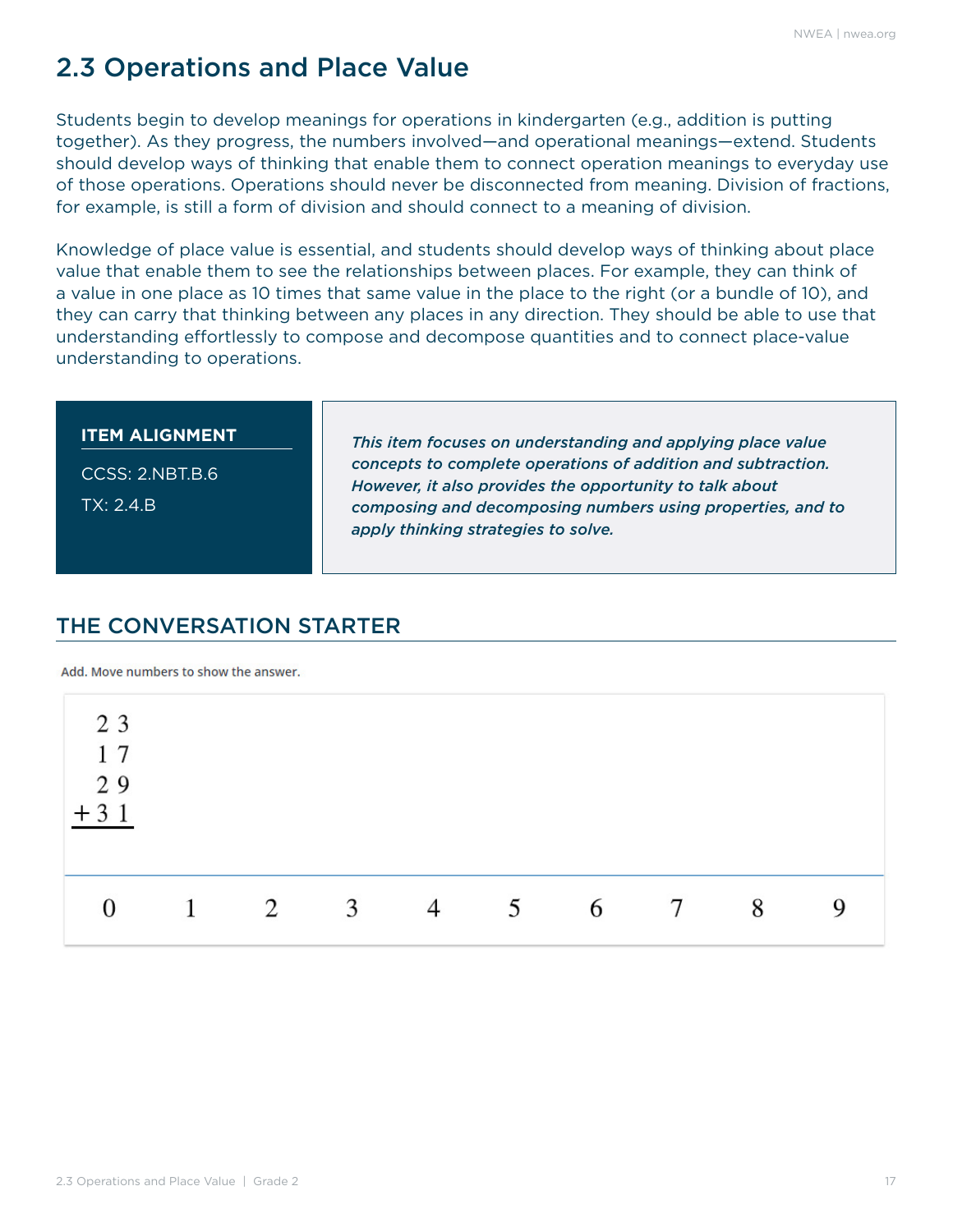## CONVERSATION PATHS (QUESTIONS ONLY)\*

#### **A. Problem Solving: Strategy**

How do you want to solve this problem?

- Can you describe another way to solve the problem?
- Which way would you prefer to solve the problem? Why?
- What are some ways you could group numbers to add them together?

#### **B. Content: Operations (Addition, Meaning)**

Let's talk about addition. What does it mean to add?

- Is it ok to add apples and oranges? What is an example?
	- Is it ok to add apples and cars?
- Can I add tens and ones? Why or why not?
- $\cdot$  Is it ok to say 5 apples plus 6 oranges is  $5 + 6$ ? Why or why not?

#### **C. Content: Place Value (Meaning)**

Consider the number 23, the first number in the original problem. What does the 2 mean in 23?

- If 23 represents the number of cookies in a jar, what does the 2 mean?
- Using addition, how else could you represent 23?

When adding two or more 2-digit numbers, do you have to work from left to right to find the sum? Is it possible to work from right to left? Explain.

#### **D. Content: Place Value (Meaning)**

Tell me when you see how this student's work *almost* shows the answer.

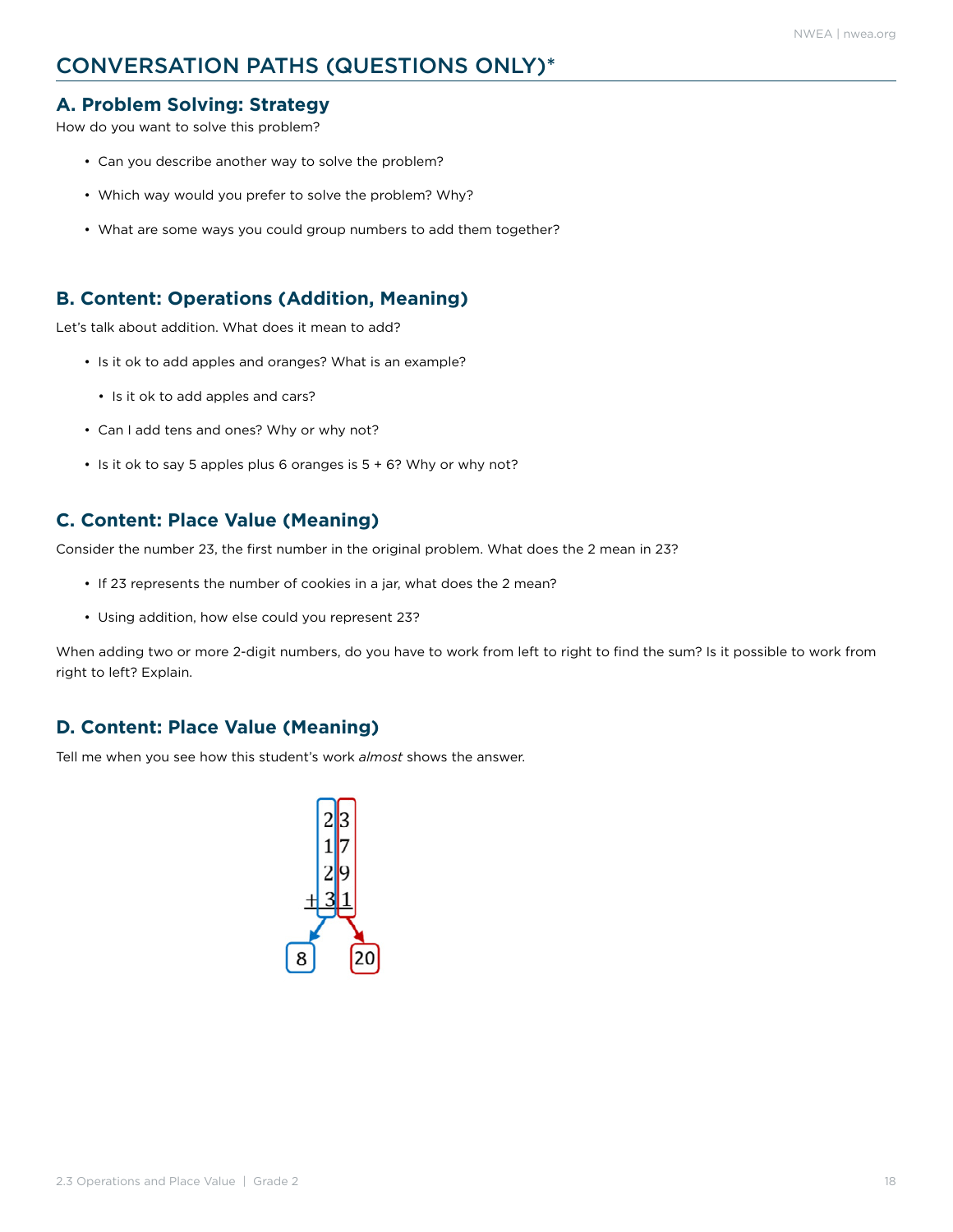#### **A. Problem Solving: Strategy**

How do you want to solve this problem?

*Answers will vary. Do students use a procedure or some other strategy?*

• Can you describe another way to solve the problem?

*Answers will vary. This is a great opportunity to listen to how students are thinking about place value and operations.*

- Which way would you prefer to solve the problem? Why?
- What are some ways you could group numbers to add them together?

*Some options are to combine 3 + 7 and 9 + 1 to make 10. Students may also wish to decompose each number into expanded form as follows:*

- *• 20 + 3*
- *• 10 + 7*
- *• 20 + 9*
- *• 30 + 1*

*Students may wish to use partial addition by first adding the ones — 3 + 7 + 9 + 1 = 20, and then adding the tens, 20 + 10 + 20 + 30 = 80, and then adding the results together: 20 + 80 = 100. Or, some students may wish to first add the tens then add the ones.*

#### **B. Content: Operations (Addition, Meaning)**

Let's talk about addition. What does it mean to add?

#### *To put amounts together to make a total.*

• Is it OK to add apples and oranges? What is an example?

*Yes, if we want to find the total number of fruits in a bowl.*

• Is it OK to add apples and cars?

*It can be OK, but it may be strange to do so. If someone saw a parking lot that had only cars and apples in it and wondered how many total things were on the lot, they could add the apples and cars.*

• Can I add tens and ones? Why or why not?

*Not directly, but you can think about the tens as a number of ones and then add. To add 2 tens and 3 ones you can think: 2 tens is 20 ones, and 20 ones plus 3 ones is 23 ones.*

• Is it OK to say 5 apples plus 6 oranges is 5 + 6? Why or why not?

*5 tens have a value of 50, not 5. So, while the number is 5 in 56, the value is 50. So, 5 tens plus 6 ones, is 50 + 6.* 

#### **C. Content: Place Value (Meaning)**

Consider the number 23, the first number in the original problem. What does the 2 mean in 23?

*The 2 in 23 means 2 tens, or 10 + 10, or 20.* 

• If 23 represents the number of cookies in a jar, what does the 2 mean?

*If there are 23 cookies in a jar, then the 2 means 2 groups of 10 cookies, or 10 + 10, or 20 cookies.*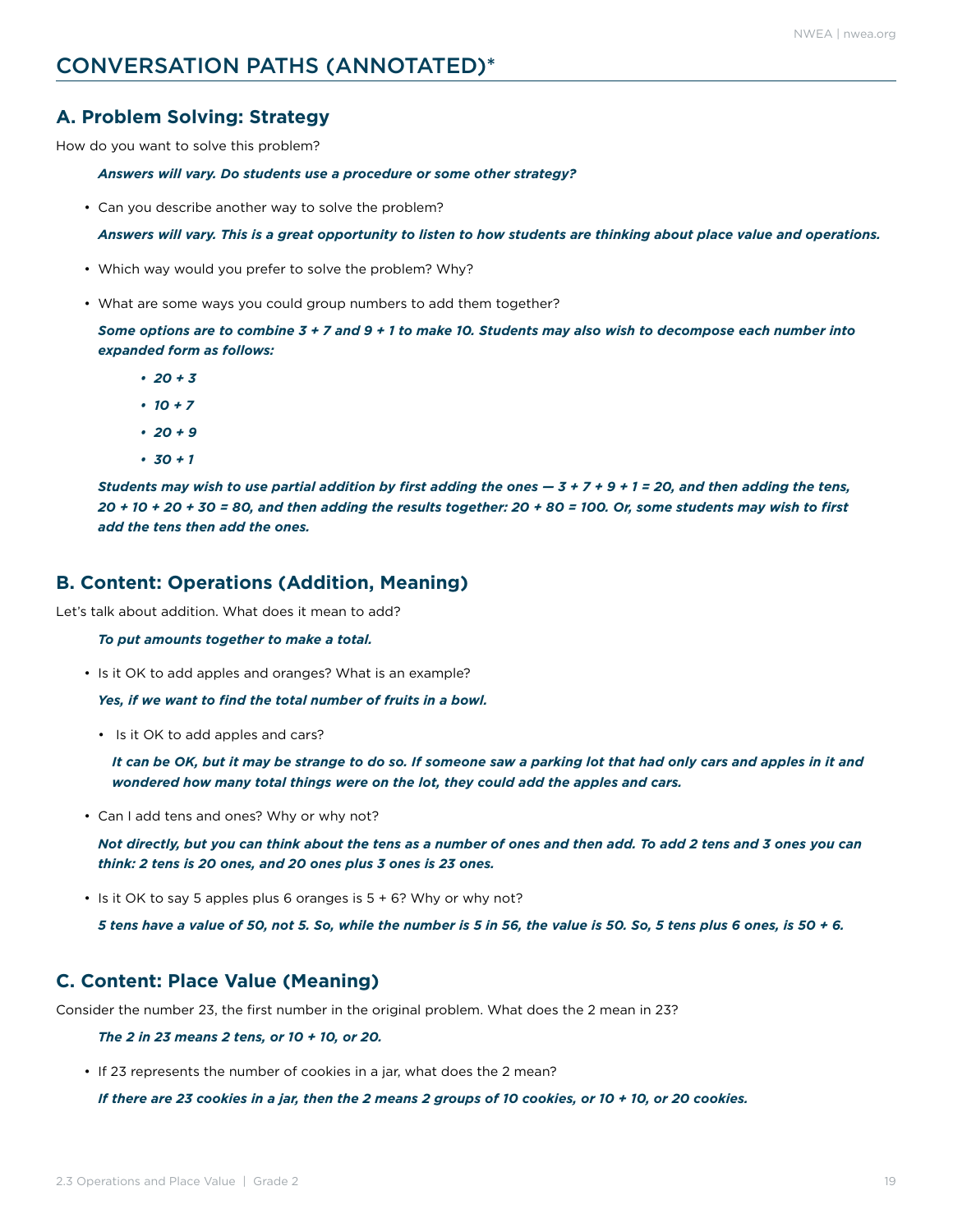• Using addition, how else could you represent 23?

*Students should understand that a number can be decomposed in many ways. For example:*

- *• 10 + 10 + 3 • 5 + 5 + 5 + 5 + 3 • 19 + 4*
- *• 1 + 22*

When adding two or more 2-digit numbers, do you have to work from left to right to find the sum? Is it possible to work from right to left? Explain.

*It is not necessary to work in either direction. When focused on place value, using this current example, we can add 20 + 10 + 20 + 30 = 80 and 3 + 7 + 9 + 1 = 20, and then the total is 80 + 20 = 100.*

#### **D. Content: Place Value (Meaning)**

Tell me when you see how this student's work *almost* shows the answer.



*The student correctly added the ones because 3 + 7 = 10, 9 + 1 = 10, and 10 + 20 = 20. The student added the digits in the tens place correctly as well. 2 + 1 + 2 + 3 = 8. Next, the student needs to understand that the 8 represents 80.*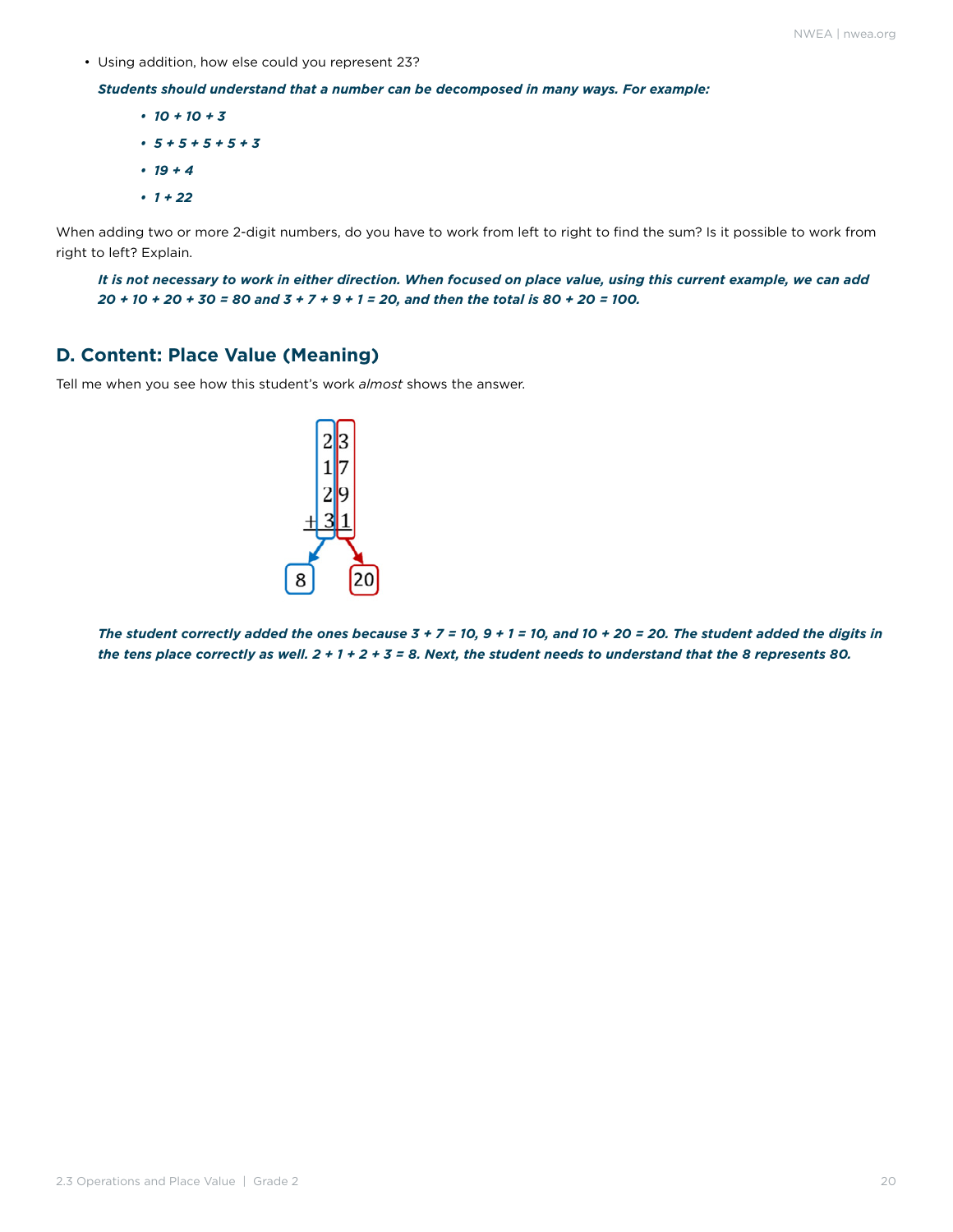### **2.3 Shareables\***

Add. Move numbers to show the answer.

| 23<br>17<br>29<br>$+31$ |              |   |                |                |   |     |   |   |
|-------------------------|--------------|---|----------------|----------------|---|-----|---|---|
| $\overline{0}$          | $\mathbf{1}$ | 2 | $\overline{3}$ | $\overline{4}$ | 5 | 6 7 | 8 | 9 |

**D.**

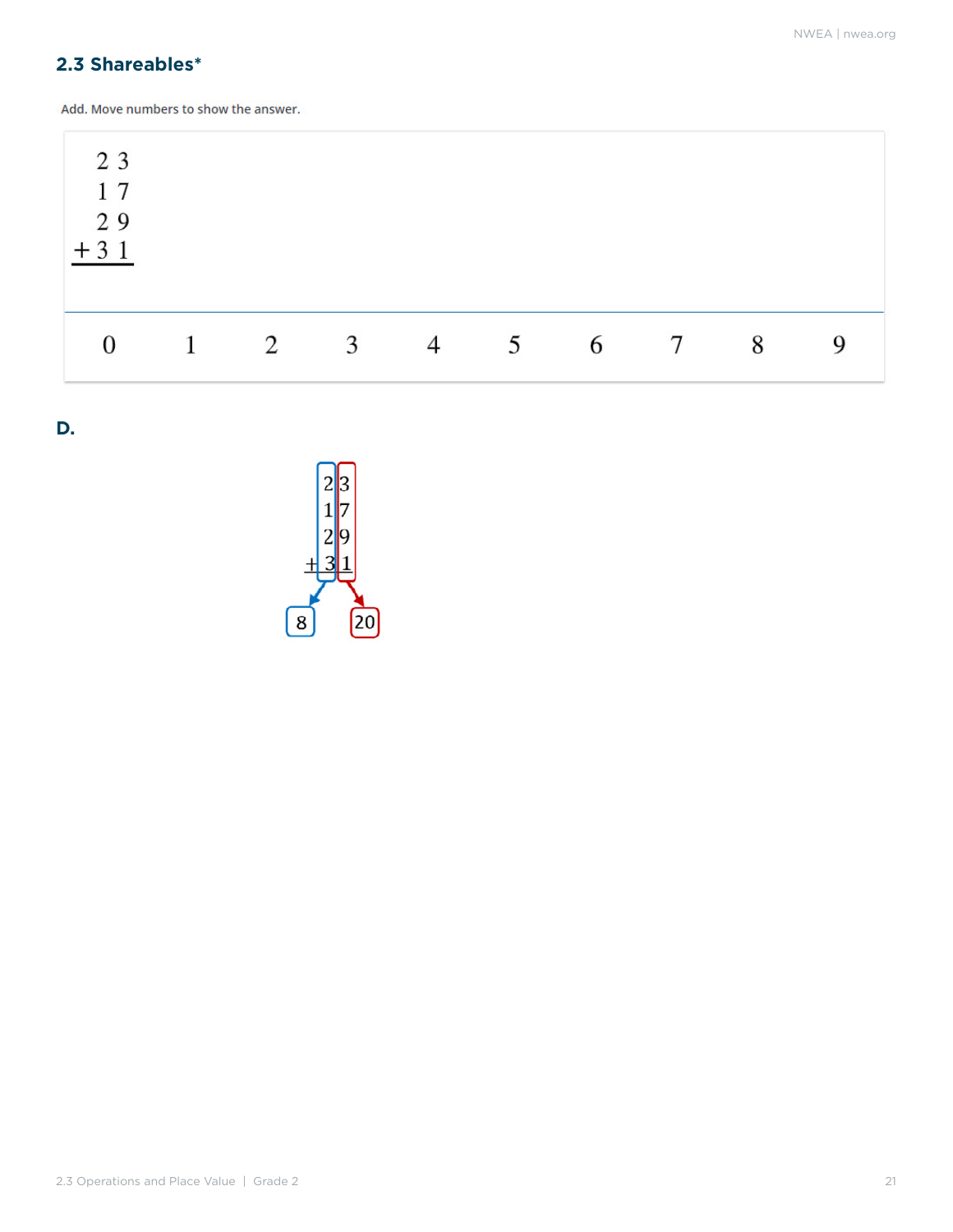# <span id="page-21-0"></span>2.4 Operations and Place Value

Students begin to develop meanings for operations in kindergarten (e.g., addition is putting together). As they progress, the numbers involved—and operational meanings—extend. Students should develop ways of thinking that enable them to connect operation meanings to everyday use of those operations. Operations should never be disconnected from meaning. Division of fractions, for example, is still a form of division and should connect to a meaning of division.

Knowledge of place value is essential, and students should develop ways of thinking about place value that enable them to see the relationships between places. For example, they can think of a value in one place as 10 times that same value in the place to the right (or a bundle of 10), and they can carry that thinking between any places in any direction. They should be able to use that understanding effortlessly to compose and decompose quantities and to connect place-value understanding to operations.

| <b>ITEM ALIGNMENT</b><br>CCSS: 2.NBT.B.7 | This item focuses on understanding place value concepts,<br>comparisons, and representation. However, it also provides the<br>opportunity to work with concrete models and base ten. |
|------------------------------------------|--------------------------------------------------------------------------------------------------------------------------------------------------------------------------------------|
|                                          |                                                                                                                                                                                      |

## THE CONVERSATION STARTER

#### Use base-ten blocks to show the answer.

Add some more base-ten blocks to the group to show a total of 305 using the fewest number of blocks.

| <b>THEFFER</b><br>π<br>π<br><u>The People </u> | <u>THEFFER P</u><br><u>ininini</u><br>a<br>F |   |
|------------------------------------------------|----------------------------------------------|---|
|                                                | l<br>П<br>ļ                                  | ₫ |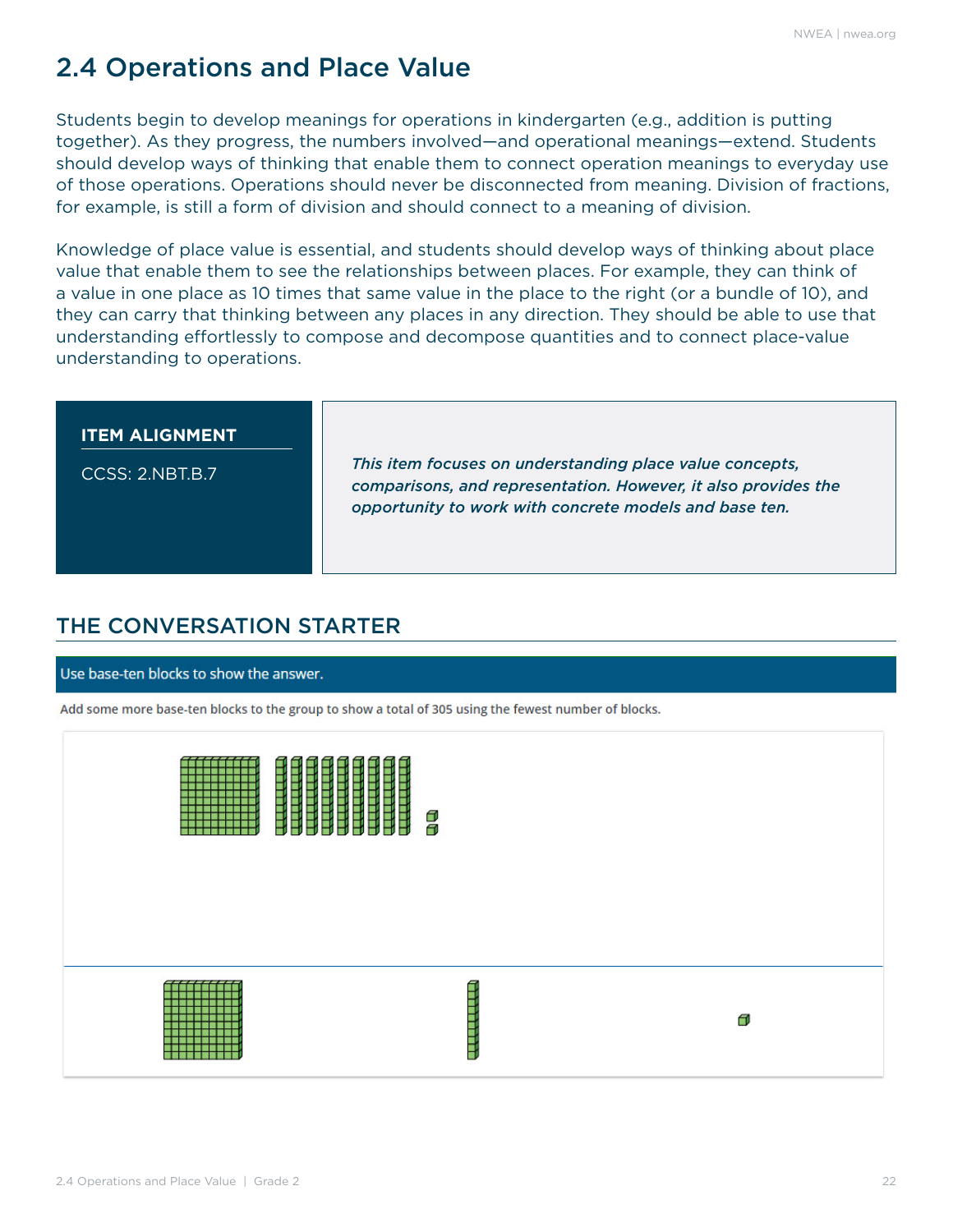## CONVERSATION PATHS (QUESTIONS ONLY)\*

### **A. Problem Solving: Orientation**

What do you need to know to answer this question?

- What number is represented in the picture?
- In your own words, what is the question asking?

### **B. Content: Place Value (Meaning)**

The number represented in the problem is 192. How else could you show 192 using blocks?

- Could you represent 192 with fewer blocks? Why or why not?
- How could you show 192 if you didn't have any hundreds blocks?
- How could you show 192 using an equation?

#### **C. Content: Place Value (Meaning)**

How many tens rods could be used to show 740? How many can be used to show 745?

- If I didn't have any hundreds flats, how many tens rods would it take to show 740? How many to show 745?
- Let's say a baker baked 375 cookies and put them into bags of 10. How many bags of 10 should there be? Why?

#### **D. Content: Operations and Equations**

The original problem asks us to "add some more" blocks to show 305.

How could you write this situation as an equation using addition?

• Could you write this situation as an equation using subtraction?

Let's talk about addition. What does it mean to add?

- Is it OK to add apples and oranges? What is an example?
	- Is it OK to add apples and cars?
- Can I add tens and ones? Why or why not?
- Is it OK to say 5 apples plus 6 oranges is 5 + 6? Why or why not?
- Is it OK to say 5 tens plus 6 ones is 5 + 6? Why or why not?

How are these images alike? How are they different?





• Could these two images represent the same number?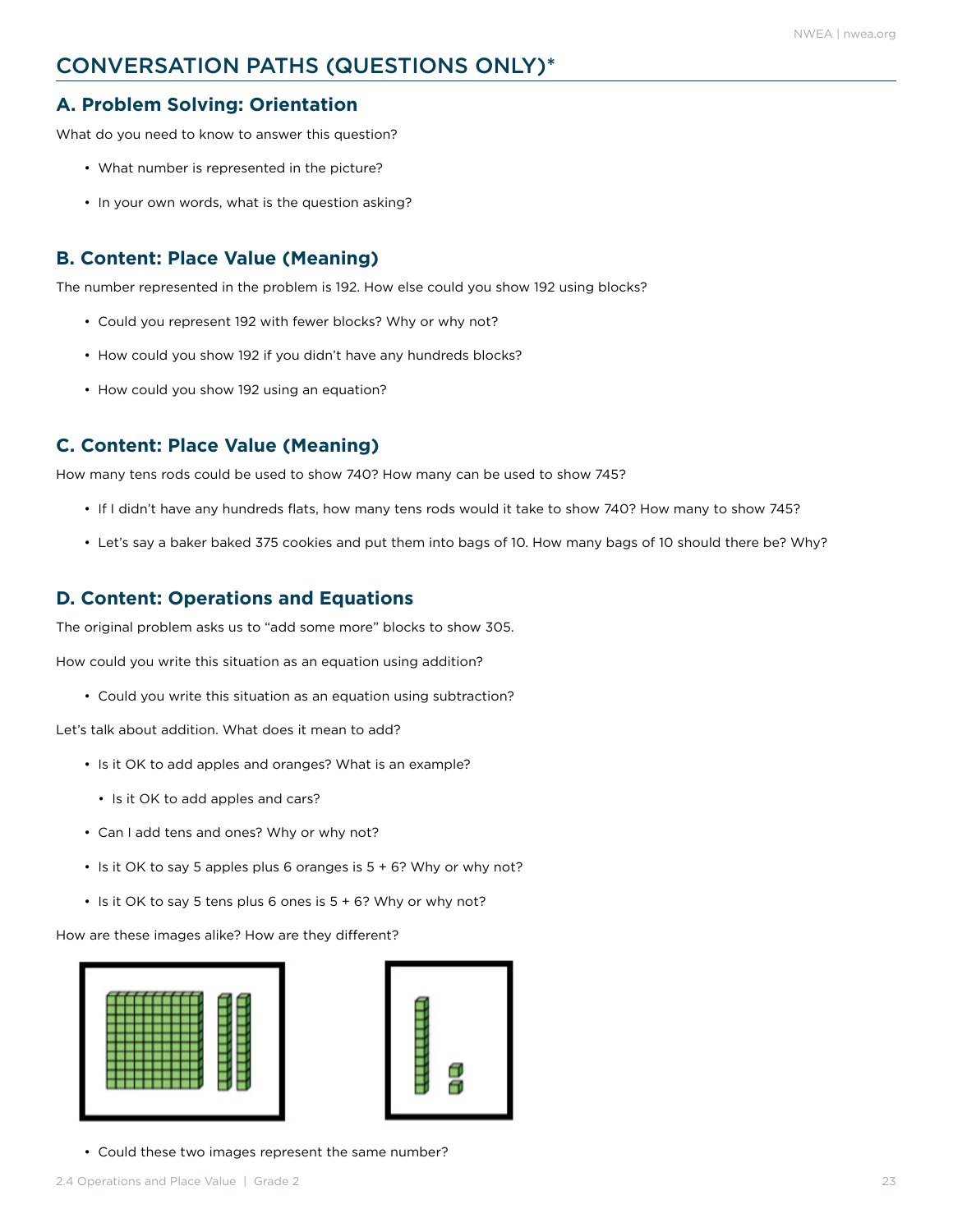### CONVERSATION PATHS (ANNOTATED)\*

#### **A. Problem Solving: Orientation**

What do you need to know to answer this question?

*We need to know what each block represents. The largest flat block represents 100. The rod represents 10 and the single blocks represent 1. So, 1 flat (100) plus 1 rod (10) plus 1 single block (1) equals 111.*

• What number is represented in the picture?

*192; The blocks show 1 hundreds flat, or 100; 9 tens rods, or 90; and 2 single blocks, or 2. 100 + 90 + 2 = 192.*

• In your own words, what is the question asking?

*Some possible responses are:*

- *• How many blocks do I need to add to go from 192 to 305?*
- *• If I show 305 in blocks, how will it look different from 192?*
- *• How many hundreds, tens, and ones do I need to add to 192 to equal 305?*

#### **B. Content: Place Value (Meaning)**

The number represented in the problem is 192. How else could you show 192 using blocks?

*There are many possibilities. For example, one flat plus 80 rods plus 12 single blocks. Also, 19 rods and 2 single blocks show 192.*

• Could you represent 192 with fewer blocks? Why or why not?

*No, because there are not enough ones (10) to trade for a tens rod. There are also not enough tens rods (10) to trade for a hundreds flat.*

• How could you show 192 if you didn't have any hundreds blocks?

#### *Some possible responses are:*

- *• 19 groups of tens rods and 2 ones = 19 tens = 100 + 90. 190 + 2 = 192*
- *• 18 groups of ten rods and 12 ones = 18 tens = 100 + 80. 180 + 12 = 192*
- How could you show 192 using an equation?

*Some possible responses are:*

- *• 190 + 2 = 192*
- *• 180 + 12 = 192*
- *• 100 + 90 + 2 = 192*
- *• 50 + 50 + 90 + 2 = 192*

#### **C. Content: Place Value (Meaning)**

How many tens rods could be used to show 740? How many can be used to show 745?

*If we were to use the fewest number of blocks to represent the 740 (or 745), then there would be 4 tens rods along with 7 hundreds flats – plus 5 ones blocks to show 745. However, we could also represent 740 with 74 tens rods.* 

• If I didn't have any hundreds flats, how many tens rods would it take to show 740? How many to show 745?

*If there were no hundreds flats, 700 could be shown with tens rods by showing 7 groups of 10 tens rods and then showing 40 with 4 more tens rods. To show 745, just add 5 ones blocks.*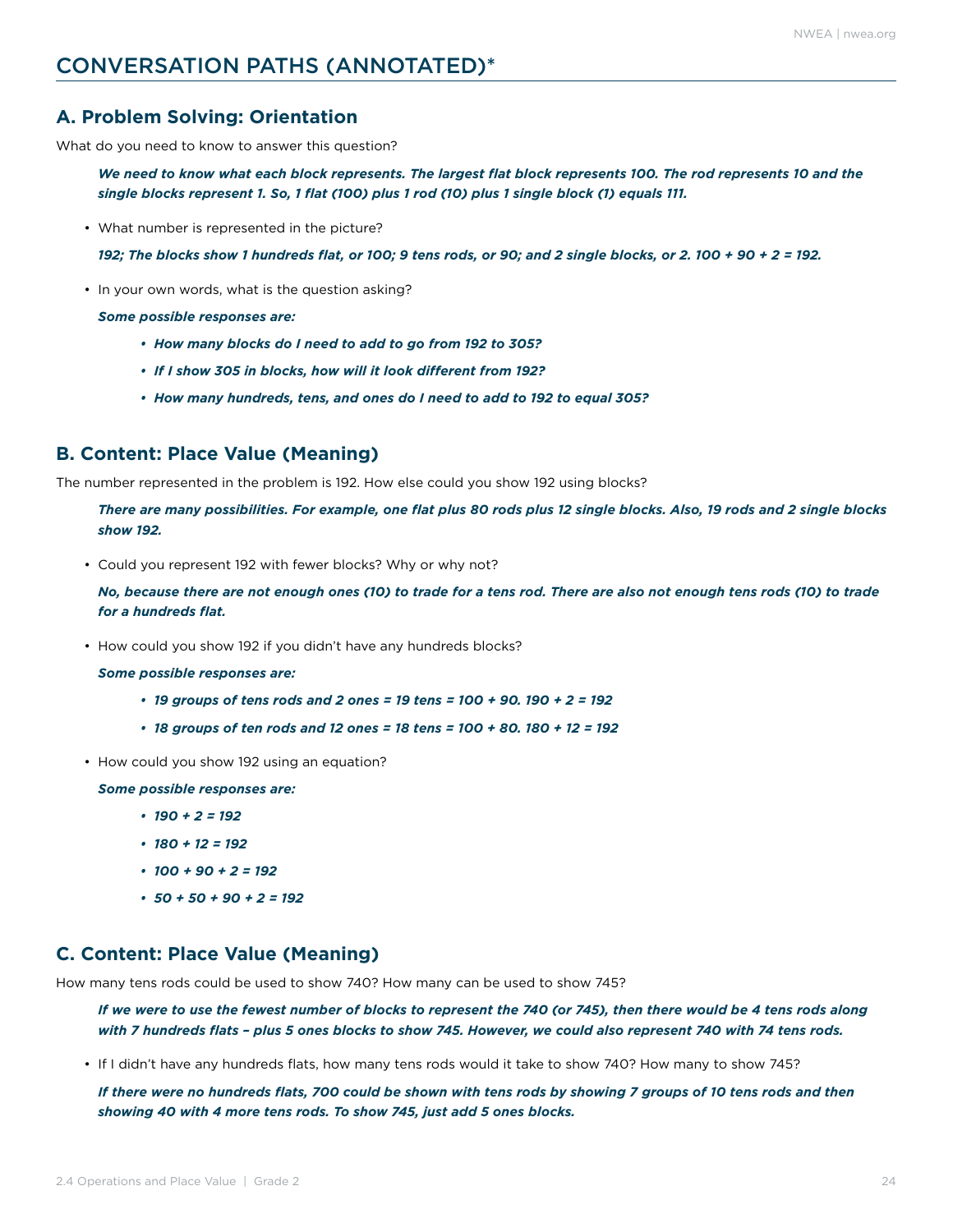• Let's say a baker baked 375 cookies and put them into bags of 10. How many bags of 10 should there be? Why?

*If there were 375 cookies put into bags of 10 cookies, it would take 37 bags of 10 cookies, and 1 bag of 5 cookies, or 38 bags total. This is because there are 37 tens in 375, and 5 ones.*

#### **D. Content: Operations and Equations**

The original problem asks us to "add some more" blocks to show 305.

How could you write this situation as an equation using addition?

*Some possible responses are:*

- *• 192 + = 305*
- $\cdot \square$  + 192 = 305
- $\cdot$  **192** +  $\Box$  +  $\Box$  +  $\Box$  = 305

*Here, a student may connect the equation to the idea of additional flats, rods, and ones. For example, 192 + 100 + 10 + 1 = 305.*

• Could you write this situation as an equation using subtraction?

*Some possible responses are:*

- *• 305 − 192 =*
- *• 305 − = 192*
- $\cdot$  **192 +**  $\Box$  **+**  $\Box$  **+**  $\Box$  **= 305**

*Here, a student may connect the equation to the idea of additional flats, rods, and ones. For example, 192 + 100 + 10 + 1 = 305.*

Let's talk about addition. What does it mean to add?

#### *To put amounts together to make a total.*

• Is it OK to add apples and oranges? What is an example?

*Yes, if we want to find the total number of fruits in a bowl.*

• Is it OK to add apples and cars?

*It can be OK, but it may be strange to do so. If someone saw a parking lot that had only cars and apples in it and wondered how many total things were on the lot, they could add the apples and cars.*

• Can I add tens and ones? Why or why not?

*Not directly, but you can think about the tens as a number of ones and then add. To add 2 tens and 3 ones, you can think: 2 tens is 20 ones, and 20 ones plus 3 ones is 23 ones.*

• Is it OK to say 5 apples plus 6 oranges is 5 + 6? Why or why not?

*Apples and oranges can be added to find the total number of fruits. However, it would not make sense to add 5 apples and 6 oranges together to tell how many total apples you have.*

• Is it OK to say 5 tens plus 6 ones is 5 + 6? Why or why not?

*5 tens have a value of 50, not 5. So, while the number is 5 in 56, the value is 50. So, 5 tens plus 6 ones is 50 + 6.*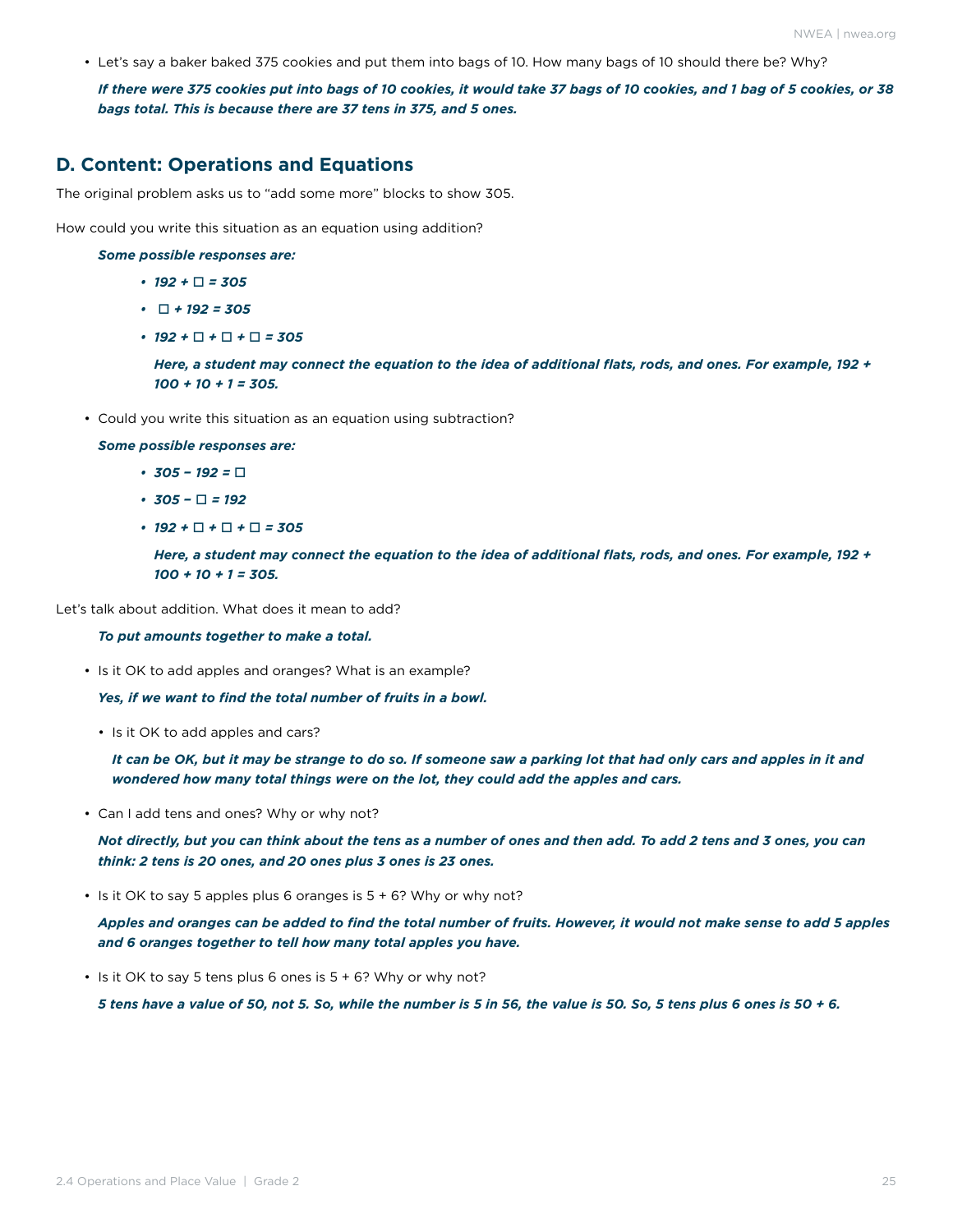How are these images alike? How are they different?





*They are alike in that they use the same digits in the same order, a 1 followed by a 2. They are different in that they show two different values—120 and 12.*

• Could these two images represent the same number?

*Yes, if the cubes in each image represent different quantities. For example, the first image shows 120 if each unit cube represents 1. The second image also shows 120 if each unit cube represents 10.*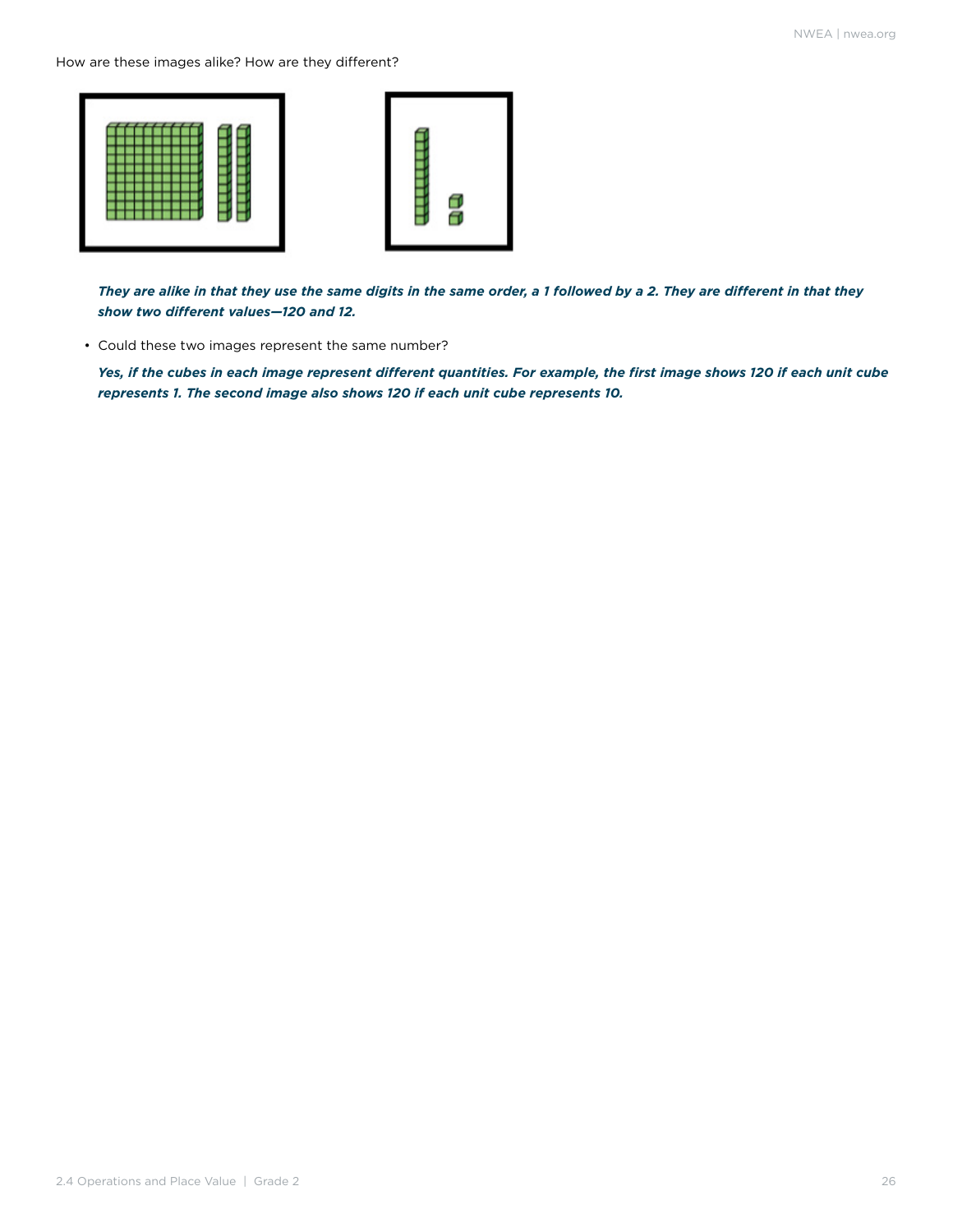### **2.4 Shareables\***

#### Use base-ten blocks to show the answer.

Add some more base-ten blocks to the group to show a total of 305 using the fewest number of blocks.



**D.**

|--|--|--|

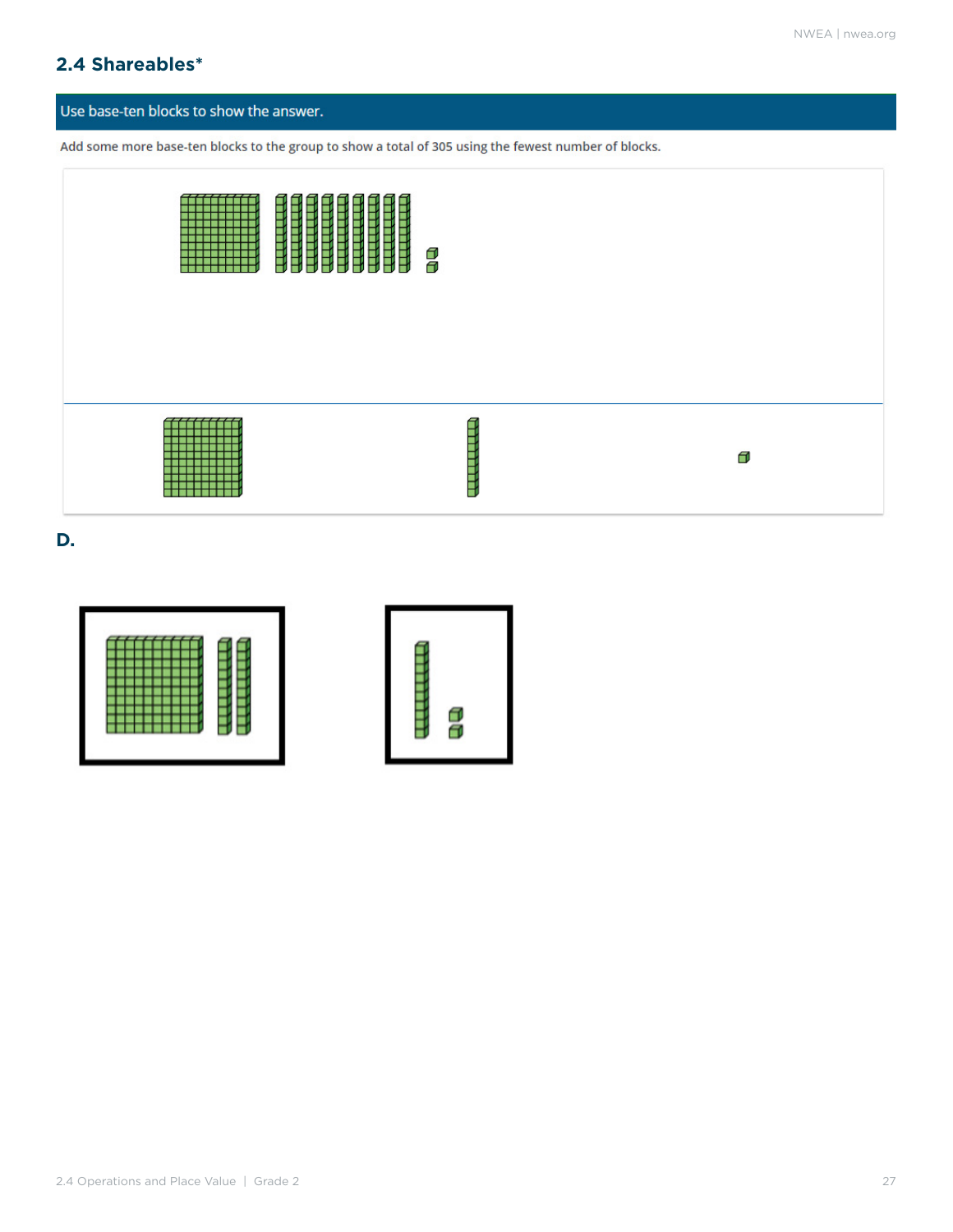# <span id="page-27-0"></span>2.5 Comparisons and Measurement

Comparisons can be either additive or multiplicative, with context guiding which is most appropriate. A multiplicative comparison is relative, describing one quantity in terms of another (e.g., 6 meters is 3 times as large as 2 meters). Additive comparisons are absolute; the comparison is based on some other quantity (e.g., 6 meters is 4 meters more than 2 meters). Students should have ways of thinking that help them determine which comparison to use or how an existing comparison is additive or multiplicative.

Geometric measurement is ultimately understood as the result of a multiplicative comparison between common attributes of two measurable quantities, and the result describes how many copies of *a* are contained in *b*. Equivalently, measurement addresses a times-as-large comparison such as "*a* is *n* times as large as *b*." Students thinking about measurement should have a clear understanding of which attribute is being measured and the comparison of two objects with that attribute, where one object's attribute is measured in terms of the other.

#### **ITEM ALIGNMENT**

CCSS: 2.MD.A.5 NE: 2.3.3.D TX: 2.9.B VA: 2.9.E

*This item focuses on integrating measurement and operations. However, it also provides the opportunity to apply operations in a real-world measurement problem scenario.* 

## THE CONVERSATION STARTER

Use the information to answer the question.

Kelsey is 13 inches taller than her sister. Kelsey is 53 inches tall.

How tall is Kelsey's sister? Enter the answer in the box.

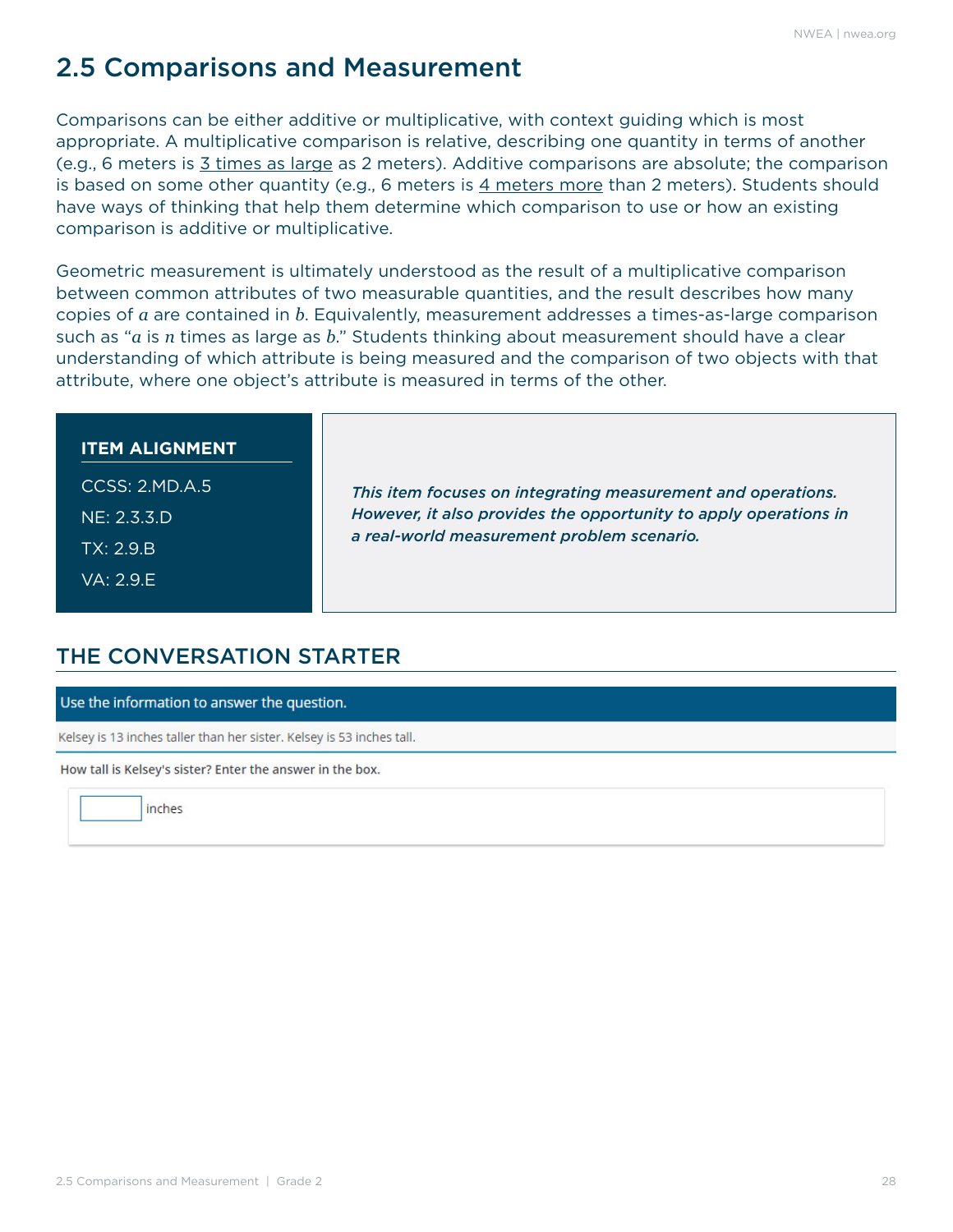## CONVERSATION PATHS (QUESTIONS ONLY)\*

### **A. Problem Solving: Orientation**

Can you explain in your own words what the question is asking?

• Who is taller, Kelsey or her sister? How do you know?

### **B. Problem Solving: Strategy**

To answer this question, what is the first thing you want to do? Why?

- Could you answer the question in your head, without writing anything down? If so, how would you start?
- Could you answer the question with a drawing? If so, how would you start?
- Could you answer the question with objects? If so, how would you start?
- Could you answer the question with equations? If so, how would you start?
- Could you write an equation that uses addition? Subtraction?

### **C. Content: Measurement (Meaning)**

What does it mean to measure something?

- What does it mean to measure length?
- If a student says something like "it means to find out how many inches (or feet or ?) are in the length," follow up with:
	- Can you measure length with a piece of string, a pencil, or a hand?
- What does it mean to measure the weight of something?

#### **D. Content: Measurement (Inches and Centimeters)**

Can you estimate an inch without a ruler?

- Use your thumb and index finger to show me one inch and one centimeter.
- About how long is 13 inches?

#### **E. Content: Operations (Subtraction)**

Let's talk about subtraction.

- When is subtraction helpful?
- When is it OK to subtract two numbers? When is it not OK?
- Can I subtract a given quantity of apples from a given quantity of oranges?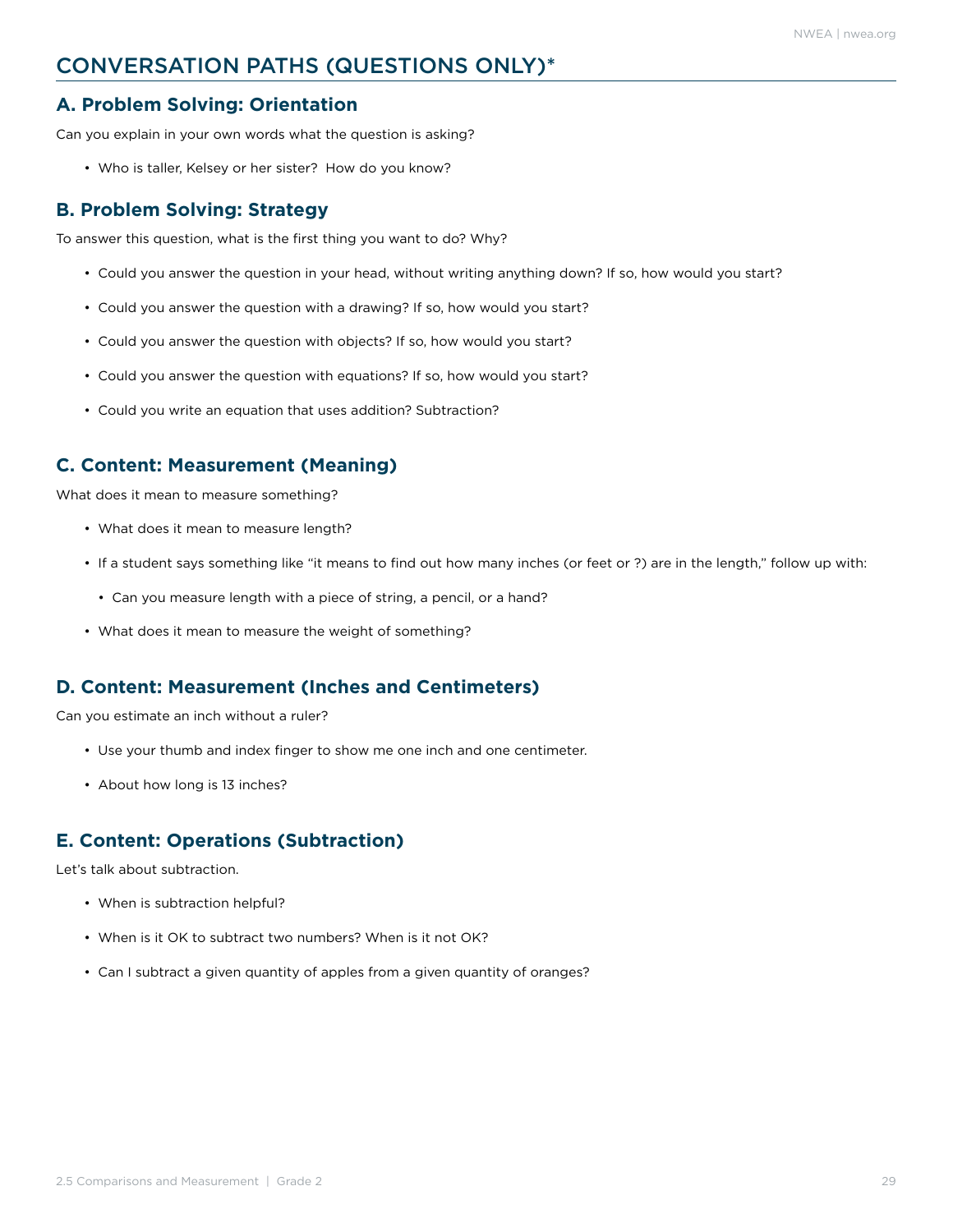### CONVERSATION PATHS (ANNOTATED)\*

#### **A. Problem Solving: Orientation**

Can you explain in your own words what the question is asking?

*Listen for an understanding about how the given numbers relate to one another.*

• Who is taller, Kelsey or her sister? How do you know?

*Kelsey is taller than her sister. The problems states, "Kelsey is 13 inches taller than her sister."*

#### **B. Problem Solving: Strategy**

To answer this question, what is the first thing you want to do? Why?

*Answers will vary. A student may want to draw a picture or write an equation.*

- Could you answer the question in your head, without writing anything down? If so, how would you start? *Think about what is known—Kelsey is 53 inches tall. Then think about how her height compares to her sister's height.*
- Could you answer the question with a drawing? If so, how would you start?

*You could draw vertical line segments to show the relationship between the two heights.*

• Could you answer the question with objects? If so, how would you start?

*Objects, such as tens rods and ones blocks could be used to represent the 53 inches and tens rods and ones blocks to represent the13 inches. The rods and blocks could be added to find Kelsey's sister's height.* 

• Could you answer the question with equations? If so, how would you start?

*For example, a student may write*  $53 + 13 = \square$ *.* 

• Could you write an equation that uses addition? Subtraction?

*For example, a student may write*  $53 + 13 = \Box$  *or*  $\Box$  *- 13 = 53.* 

#### **C. Content: Measurement (Meaning)**

What does it mean to measure something?

*It means to find how many copies of one thing it takes to match another thing. The number of copies is the measure.*

*When measuring something it is important to be clear about which attribute is being measured. Is it length? Is it area? An object that has the same attribute can be used as a standard unit of measure. Then we can compare multiplicatively—how many copies of the standard unit does it take to match the attribute of the object being measured?* 

• What does it mean to measure length?

*It means to find how many copies of one length—a distance—it takes to match another length.*

- If a student says something like "it means to find out how many inches (or feet or ?) are in the length," follow up with:
	- Can you measure length with a piece of string, a pencil, or a hand?

*Yes. For example, "A desk is 4 pencils wide." "A door is 25 hands tall."*

• What does it mean to measure the weight of something?

If a pet weighs 35 pounds it means that there is a standard weight of one pound, and the pet's weight is 35 copies of *that standard weight.*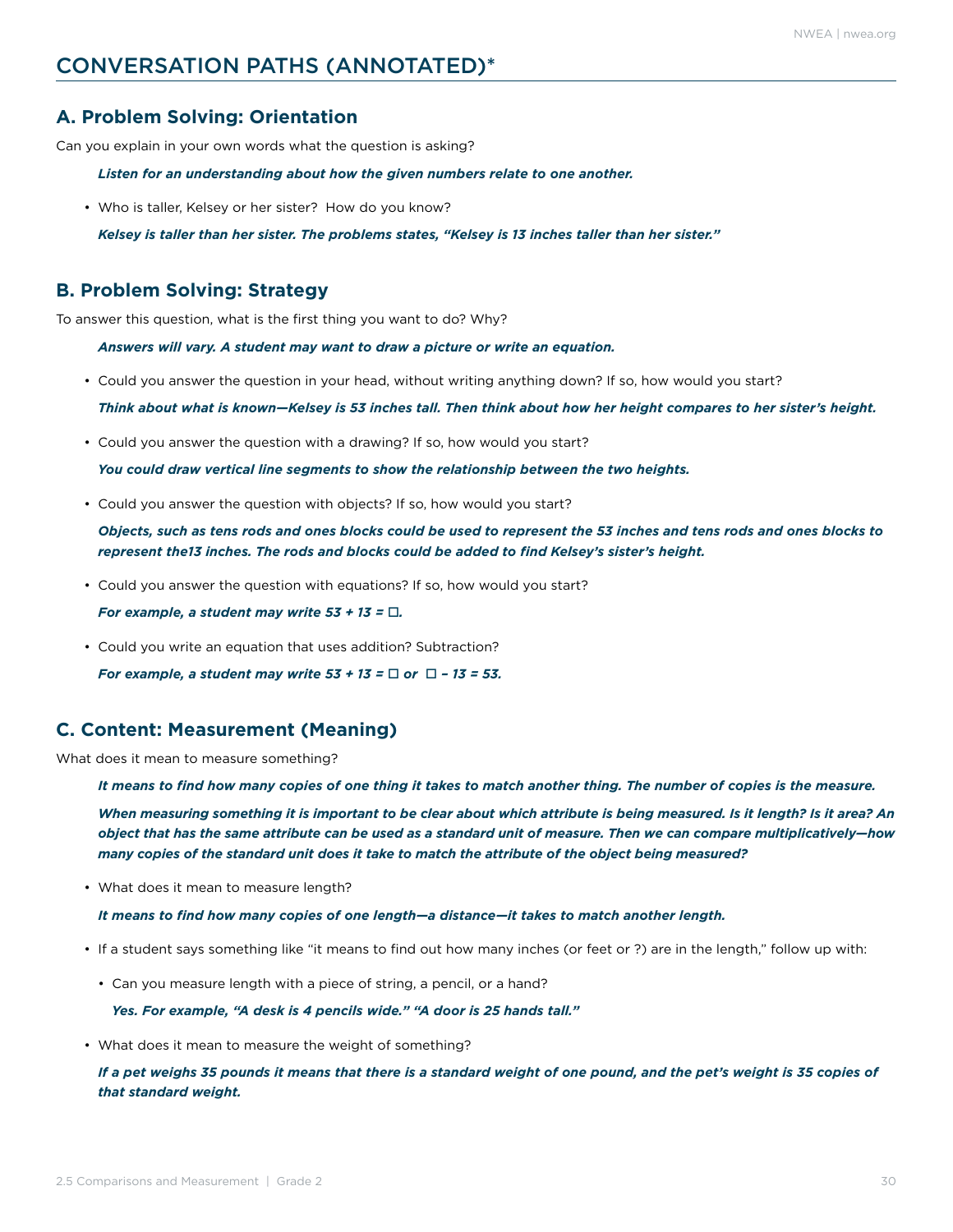### **D. Content: Measurement (Inches and Centimeters)**

Can you estimate an inch without a ruler?

*Yes.*

• Use your thumb and index finger to show me one inch and one centimeter.

*Listen or watch for how the student estimates one inch and one centimeter.*

• About how long is 13 inches?

*Listen or watch for how the student estimates 13 inches.*

#### **E. Content: Operations (Subtraction)**

Let's talk about subtraction.

• When is subtraction helpful?

*Subtraction is helpful to compare two numbers to find the difference between them.*

• When is it OK to subtract two numbers? When is it not OK?

*It's always OK to subtract two numbers if that is what is required in a non-contextual situation. It gets more challenging to make sense of a difference when a context is added.*

• Can I subtract a given quantity of apples from a given quantity of oranges?

*Yes, for example, we could subtract 5 apples – 2 oranges to compares the sizes of the fruit collections. In this case, 5 apples minus 2 oranges equals 3 more apples than oranges. However, subtraction as take-away will not make sense in this context.*

#### **2.5 Shareables\***

Use the information to answer the question.

Kelsey is 13 inches taller than her sister. Kelsey is 53 inches tall.

How tall is Kelsey's sister? Enter the answer in the box.

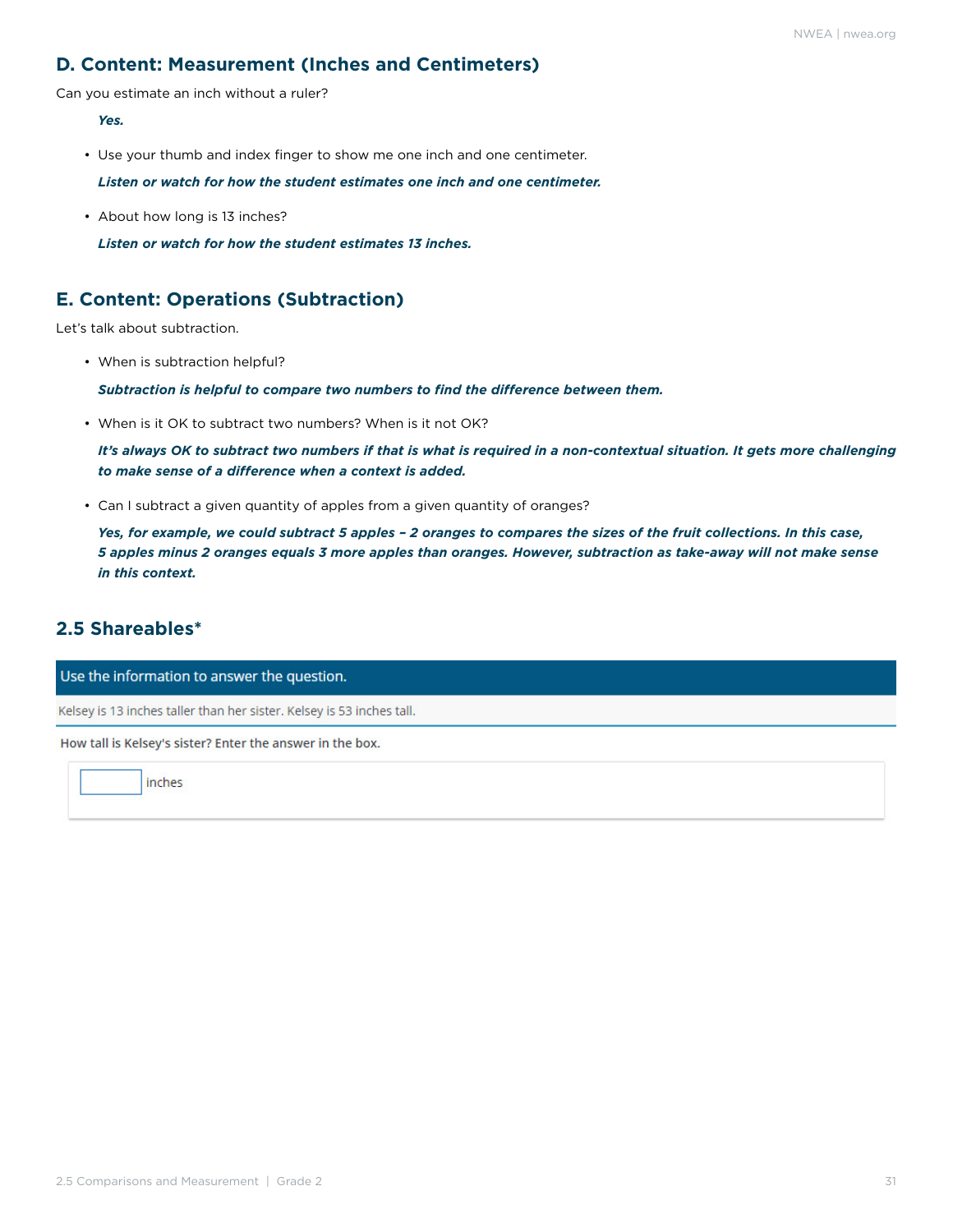# <span id="page-31-0"></span>2.6 Measurement

Geometric measurement is ultimately understood as the result of a multiplicative comparison between common attributes of two measurable quantities, and the result describes how many copies of *a* are contained in *b*. Equivalently, measurement addresses a times-as-large comparison such as "*a* is *n* times as large as *b*." Students thinking about measurement should have a clear understanding of which attribute is being measured and the comparison of two objects with that attribute, where one object's attribute is measured in terms of the other.

#### **ITEM ALIGNMENT**

CCSS: 2.MD.B.5 TX: 2.9.E

*This item focuses on measurement of length. However, it also provides an opportunity to talk about measurement in general, which is foundational to measuring length, and to examine flexibility in measurement and the comparison of different units.* 

## THE CONVERSATION STARTER

| This question has two parts. Use the ruler tool to measure the eraser in both centimeters (cm) and inches. Then answer Part A<br>and Part B. |
|----------------------------------------------------------------------------------------------------------------------------------------------|
|                                                                                                                                              |
| Part A<br>How long is the eraser to the nearest centimeter and to the nearest inch? Enter the answers in the boxes.                          |
| Length in centimeters:                                                                                                                       |
| Length in inches:                                                                                                                            |

#### Part B

Why are the number of centimeters and the number of inches different? Select one choice from each set to complete the sentence.

The number of centimeters is [greater  $\prime$  less] than the number of inches because one centimeter is [longer  $\prime$  shorter] than one inch.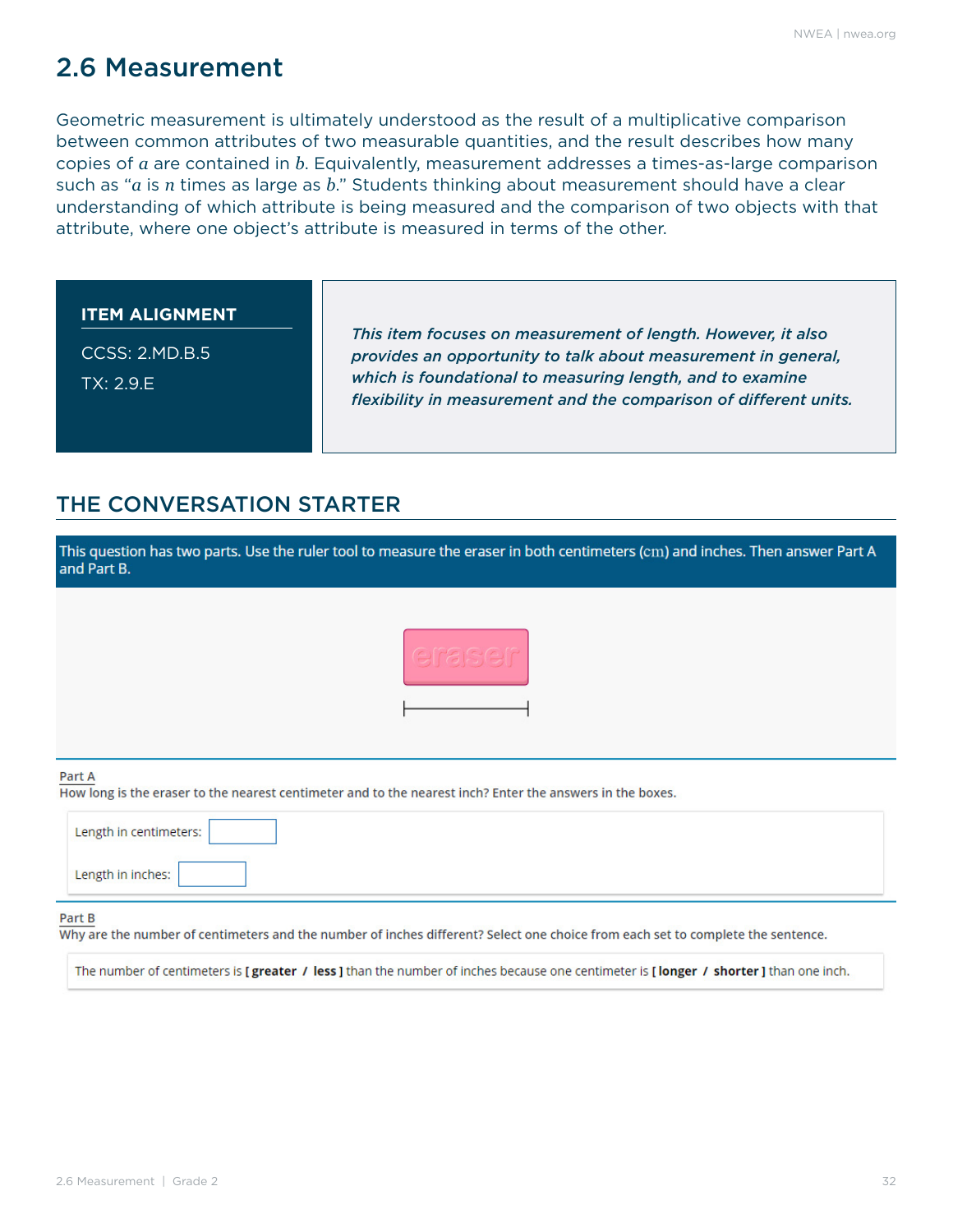### CONVERSATION PATHS (QUESTIONS ONLY)\*

#### **A. Problem Solving: Orientation**

What do you need to answer this question?

- Why do you need a ruler? Could you answer the question without a ruler?
- Can we estimate an inch without a ruler?
	- Use your thumb and index finger to show me one inch and one centimeter.
- What do you think the answers to Part A are?

#### **B. Content: Measurement (Meaning)**

What does it mean to measure something?

- What does it mean to measure length?
- If a student says something like "it means to find out how many inches (or feet or ?) are in the length," follow up with:
	- Can you measure length with a piece of string, a pencil, or a hand?
- What does it mean to measure the weight of something?

#### **C. Content: Measurement (Length)**

What else could we use to measure the length?

Can you name an object that has length?

- How can you use that object to measure length?
- Why do we use measurement units such as inches or centimeters?

#### **D. Content: Measurement**

Suppose someone tries to measure the length of the eraser like this. What would you tell them?



- Tell me when you see that the eraser in the diagram is as long as 6 copies of one centimeter.
- Tell me when you can see that the eraser is about 2 copies of one inch.
- If a student is firm on the need to start at zero, hand them a paper ruler with the left end cut and ask:
	- Can you measure the eraser with this ruler?



• Can you explain what it means to measure the length of this eraser?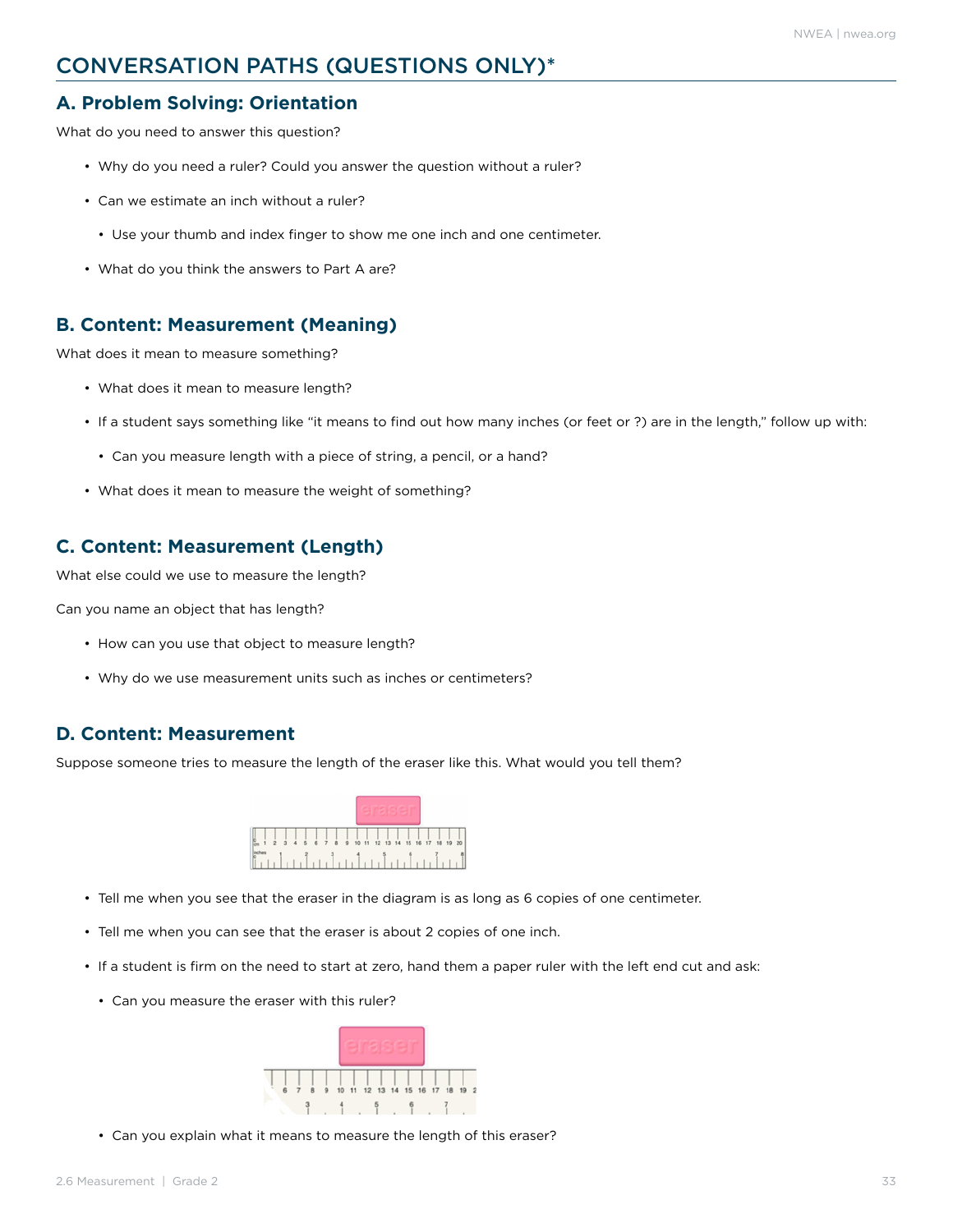### **E. Extension: Measurement**

The eraser is 6 centimeters long. It's also around 2 inches long. Is it longer if we use centimeters?

- Why is the length of the eraser measured in centimeters a greater number than the length of the eraser measured in inches?
- Could we measure the length of the eraser with this blue line?



• What might be the measure in "blue lines"?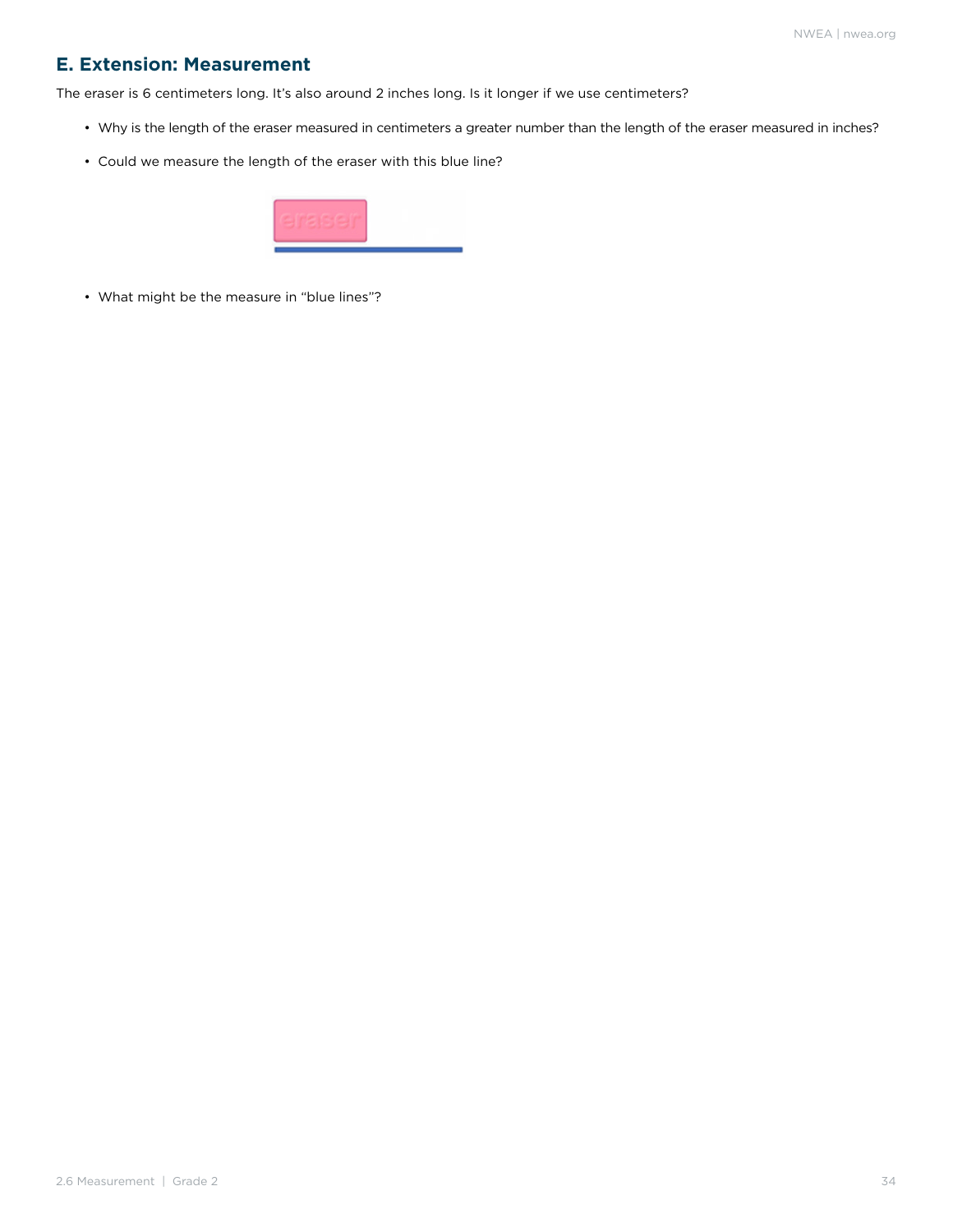#### **A. Problem Solving: Orientation**

What do you need to answer this question?

• Why do you need a ruler? Could you answer the question without a ruler?

*Rulers quickly provide a standard inch that will be the same for everyone. You could use something else that allows you to compare to inches, such as a piece of string that is 1 inch long.*

• Can we estimate an inch without a ruler?

*Yes.*

• Use your thumb and index finger to show me one inch and one centimeter.

*Listen or watch for how the student estimates one inch and one centimeter.*

• What do you think the answers to Part A are?

*Listen or watch for how the student estimates the length of the eraser.*

#### **B. Content: Measurement (Meaning)**

What does it mean to measure something?

*It means to find how many copies of one thing it takes to match another thing. The number of copies is the measure.*

*When measuring something, it is important to be clear about which attribute is being measured. Is it length? Is it area? An object that has the same attribute can be used as a standard unit of measure. Then we can compare multiplicatively how many copies of the standard unit does it take to match the attribute of the object being measured?* 

• What does it mean to measure length?

*It means to find how many copies of one length—a distance—it takes to match another length.*

- If a student says something like "it means to find out how many inches (or feet or ?) are in the length," follow up with:
	- Can you measure length with a piece of string, a pencil, or a hand?

*Yes. For example, "A desk is 4 pencils wide." "A door is 25 hands tall."*

• What does it mean to measure the weight of something?

If a pet weighs 35 pounds it means that there is a standard weight of one pound, and the pet's weight is 35 copies of *that standard weight.* 

#### **C. Measurement (Length)**

What else could we use to measure the length?

#### *Any object that has length.*

Can you name an object that has length?

#### *For example: a pencil, a marker, a hand.*

• How can you use that object to measure length?

*It can be used to measure length in terms of the object. For example, "A desk is 4 pencils wide." "A door is 25 hands tall."*

• Why do we use measurement units such as inches or centimeters?

*To be consistent, we need to have at least one shared length we all agree on. When we use fingers, for example, not everyone's fingers are all the same length.*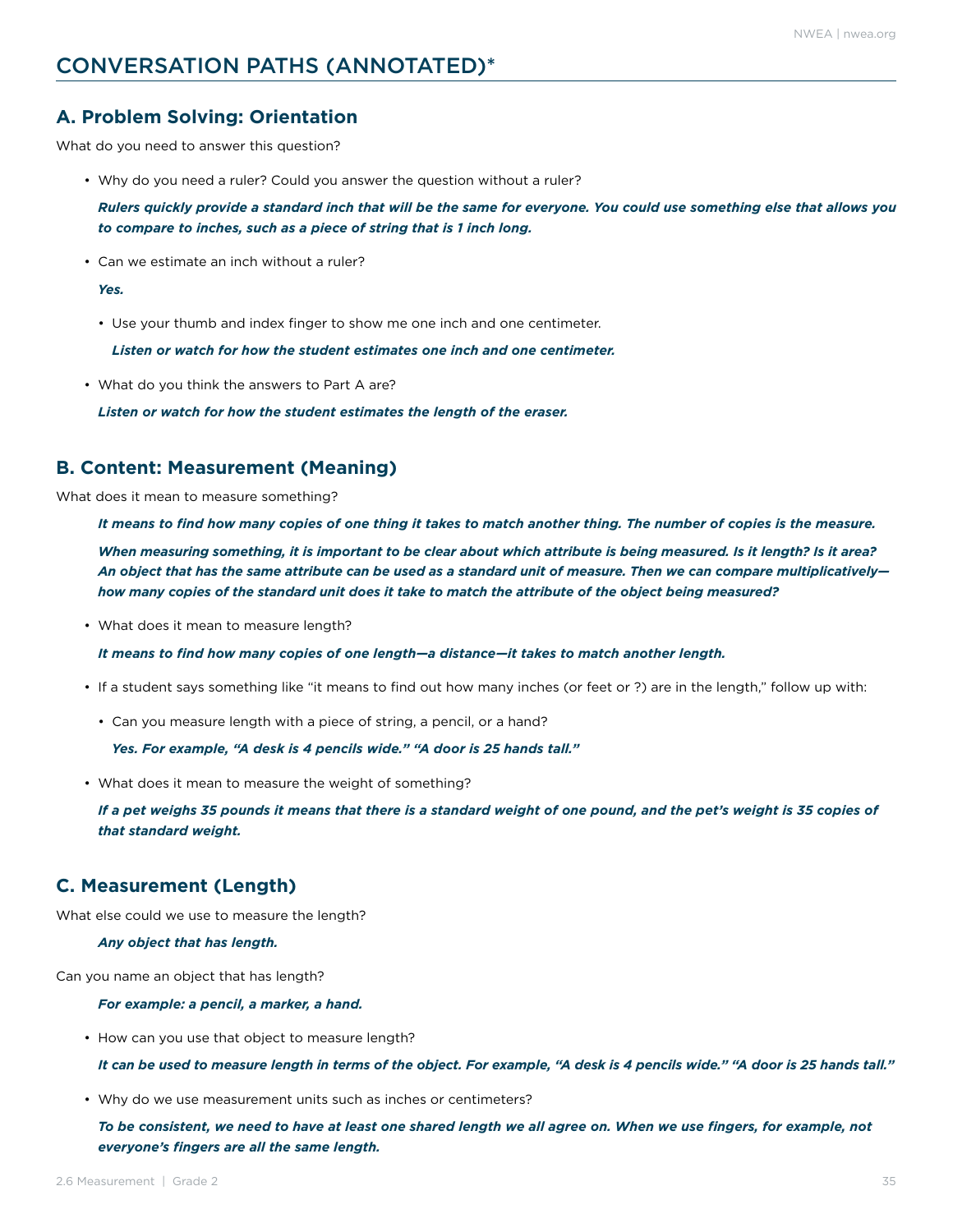### **D. Content: Measurement**

Suppose someone tries to measure the length of the eraser like this. What would you tell them?



*Listen for students' understanding of measurement. Some students may say "move the eraser to start at zero." Some students may say it's OK to measure this way.*

• Tell me when you see that the eraser in the diagram is as long as 6 copies of one centimeter.

*A student may see that there are 6 lengths of one centimeter in the length of the eraser. Or a student may see 16 – 10 = 6.*

• Tell me when you can see that the eraser is about 2 copies of one inch.

*A student may say that there are 2 lengths of one inch in the length of the eraser. A student may see 6 – 4 = 2. It is also common for students to respond with, "first I would need to move the eraser to start at zero."*

- If a student is firm on the need to start at zero, hand them a paper ruler with the left end cut and ask:
	- Can you measure the eraser with this ruler?



• Can you explain what it means to measure the length of this eraser?

#### *We are comparing the length of the eraser to the length of 1 centimeter or 1 inch to see how many copies of 1 centimeter or 1 inch long the length of the eraser is.*

Here are some other ideas to explore. These can further push the idea of what it means to measure:

- How might a student be thinking if they indicate that the length of the eraser is 16 cm? How might their thinking be adjusted? (The student may be looking at the end of the eraser, which is at the 16 cm mark.) To adjust this thinking, a student might need to return to the meaning of measurement focusing on determining the number of copies of a 1-cm length needed to match the length of the eraser.
- How might a student be thinking if they indicate that the length of the eraser is 7 cm? (Sometimes students count the marks. In this case, if we count the marks for 10, 11, 12, 13, 14, 15, 16...there are 7 marks.) To adjust this thinking, the student should be guided to count 1-centimeter lengths, or gaps, rather than the marks themselves. The student should be thinking about the attribute of length and comparing multiplicatively.

#### **E. Extension: Measurement**

The eraser is 6 centimeters long. It's also around 2 inches long. Is it longer if we use centimeters?

#### *No, the eraser is the same length no matter what units we use to measure its length.*

• Why is the length of the eraser measured in centimeters a greater number than the length of the eraser measured in inches?

*1 centimeter is smaller than 1 inch, so it takes more centimeter copies to match the length of the eraser.*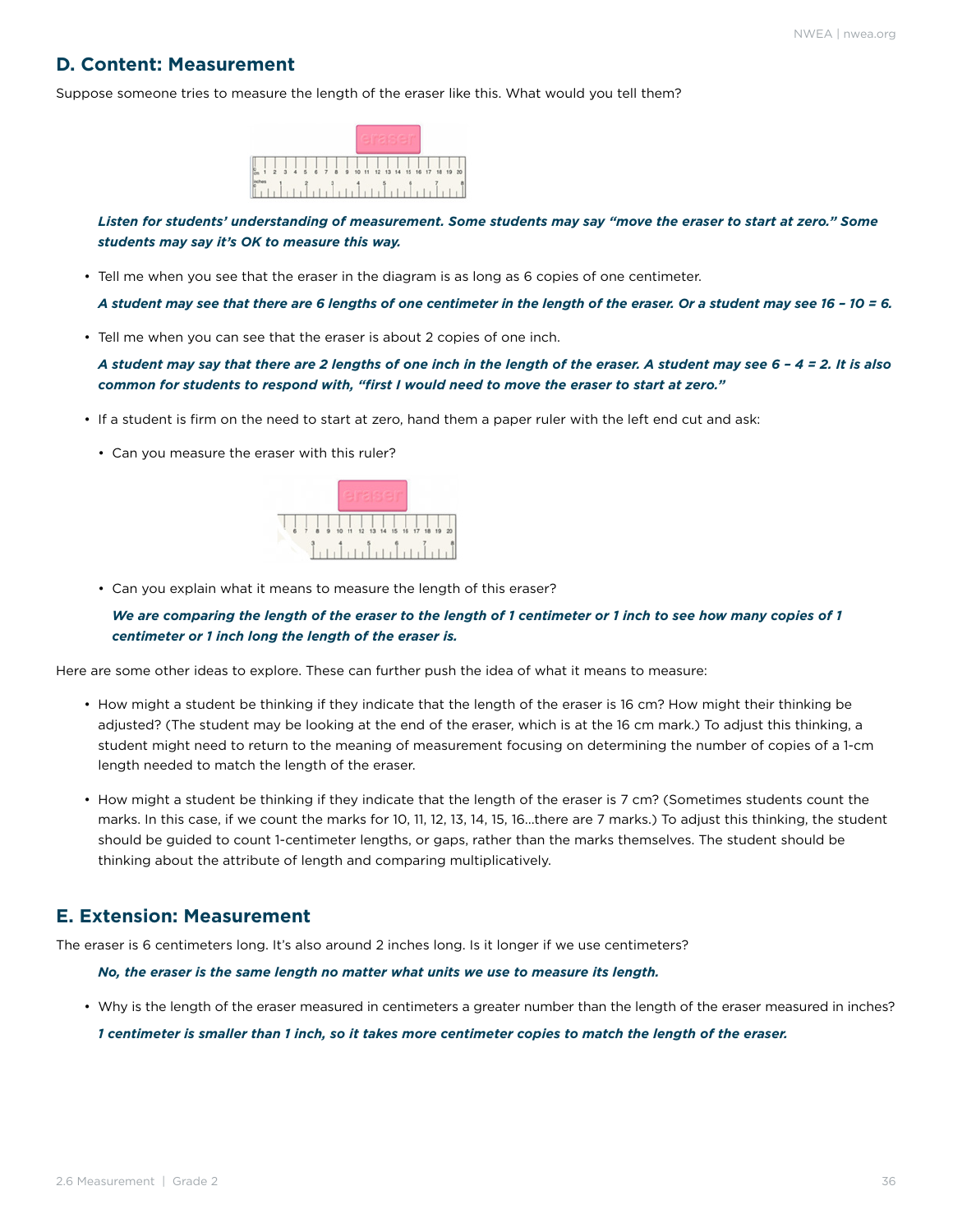• Could we measure the length of the eraser with this blue line?



#### *Yes, it has a length.*

• What might be the measure in "blue lines"?

*It's drawn to be one-half of a blue line, so the length of the eraser might be one-half of a blue line.*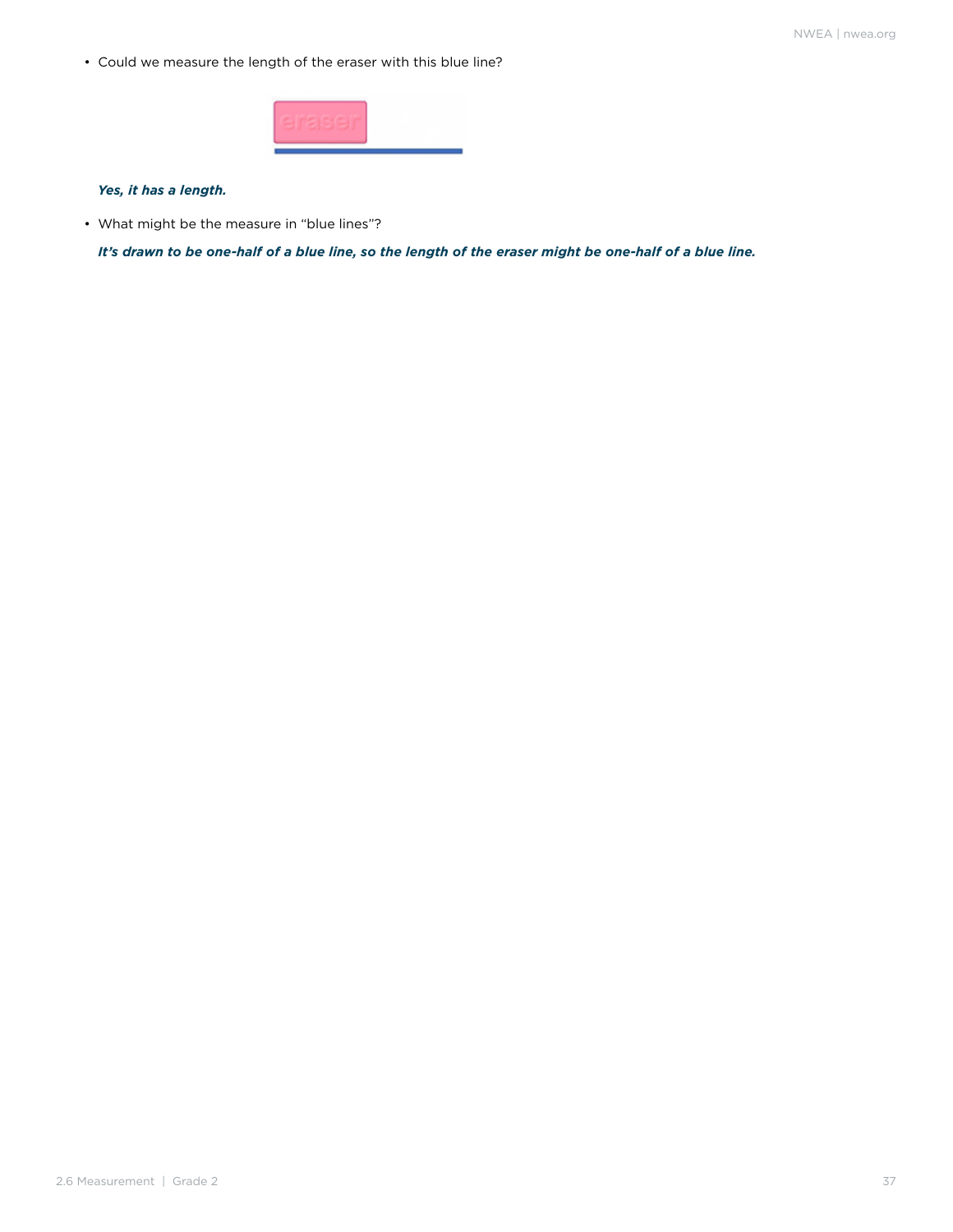### **2.6 Shareables\***

| This question has two parts. Use the ruler tool to measure the eraser in both centimeters (cm) and inches. Then answer Part A<br>and Part B. |
|----------------------------------------------------------------------------------------------------------------------------------------------|
|                                                                                                                                              |
| Part A<br>How long is the eraser to the nearest centimeter and to the nearest inch? Enter the answers in the boxes.                          |
| Length in centimeters:                                                                                                                       |
| Length in inches:                                                                                                                            |

#### Part B

Why are the number of centimeters and the number of inches different? Select one choice from each set to complete the sentence.

The number of centimeters is [greater / less] than the number of inches because one centimeter is [longer / shorter] than one inch.

#### **D.**

| 2 1 2 3 4 5 6 7 8 9 10 11 12 13 14 15 16 17 18 19 20 |  |  |  |  |                      |  |  |  |  |  |  |  |  |
|------------------------------------------------------|--|--|--|--|----------------------|--|--|--|--|--|--|--|--|
| inches                                               |  |  |  |  | $\frac{1}{\sqrt{2}}$ |  |  |  |  |  |  |  |  |



**E.**